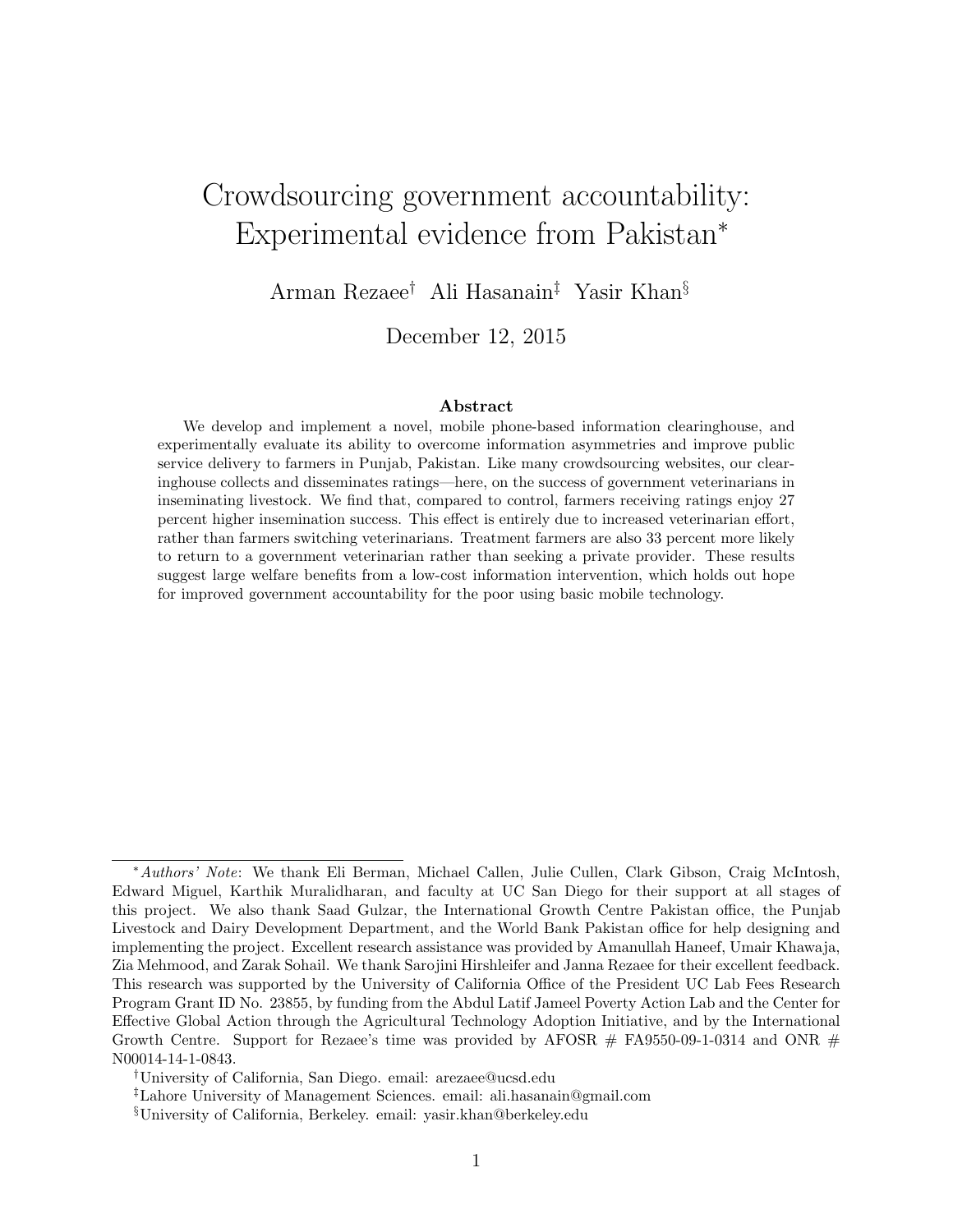## 1 Introduction

Asymmetric information between citizen principals and service-providing agents often leads to sub-optimal outcomes for the rural poor across the developing world [\(World Bank, 2004;](#page-23-0) [Wild et al., 2012\)](#page-23-1). In the case of *government agents*, asymmetric information has led to corruption in elected officials [\(Ferraz and Finan, 2011\)](#page-22-0), waste in government processes [\(Bandiera](#page-22-1) [et al., 2009\)](#page-22-1), leakage between public service allocations and expenditures [\(Reinikka and](#page-23-2) [Svensson, 2004\)](#page-23-2), and more generally poor public service delivery across sectors, countries, and even continents [\(Chaudhury et al., 2006\)](#page-22-2). In the case of private agents, asymmetric information has led to inefficient market allocations and rent capture at the expense of consumers [\(Jensen, 2007;](#page-22-3) [Svensson and Yanagizawa, 2009;](#page-23-3) [Aker, 2010\)](#page-22-4).

Monitoring can decrease asymmetric information, but it is particularly costly to implement monitoring schemes in rural developing settings. This is because poor infrastructure makes information collection and transmission expensive in these contexts. In addition, research shows monitoring may not be effective without complimentary financial incentives [\(Duflo et al., 2012\)](#page-22-5) and its effects attenuate as agents find alternative strategies to pursue rents [\(Olken and Pande, 2012\)](#page-22-6).

Information clearinghouses, such as yelp.com, angieslist.com, and amazon.com, decrease asymmetries inexpensively. These crowdsourcing websites collect, aggregate, and disseminate masses of ratings at costs much lower than traditional reviewers such as the New York Times, though to date, their application has been limited to commercial settings. Furthermore, such sites have yet to take hold in the rural developing world, characterized by thin markets, low literacy rates, and 2G wireless networks.

We design and implement an information clearinghouse to reduce government agent shirking in a context fraught with asymmetric information: agricultural service provision in the developing world. Our clearinghouse provides citizens in rural Punjab, Pakistan with government veterinarians' success rates at artificially inseminating livestock, an objective measure of veterinarian effort. It gathers and disseminates locally relevant information from a large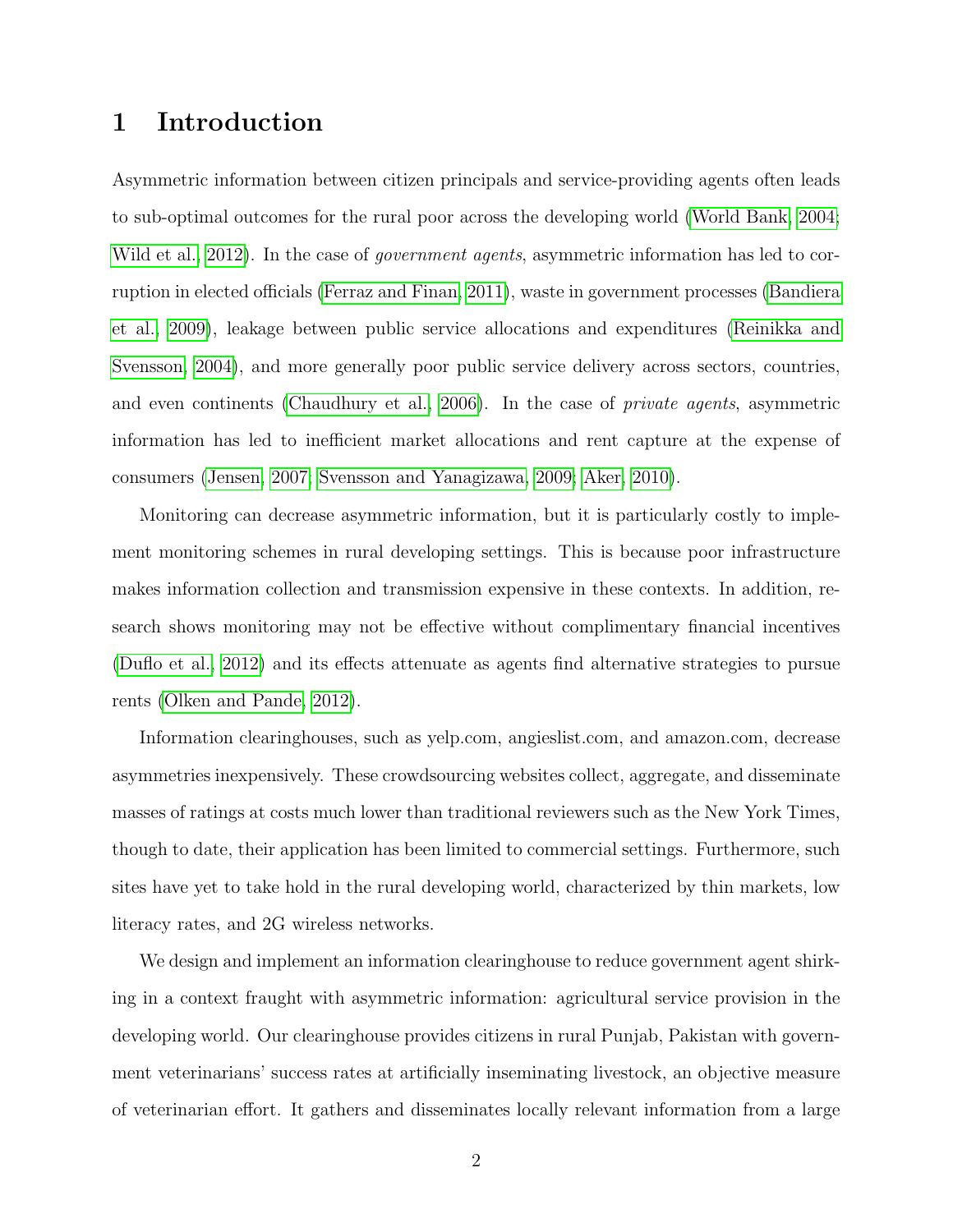base of farmers automatically, in real time, using a call center.

Our clearinghouse model stands in contrast to government monitoring schemes that provide information to agents' superiors, relying on the "long route" of accountability in which citizens must influence policymakers to improve service provision [\(Callen et al., 2015\)](#page-22-7). It approaches the problem more directly; it strengthens the "short route" of accountability by increasing citizens' direct power over government agents [\(World Bank, 2004\)](#page-23-0).

And our clearinghouse strengthens government agent accountability in providing a service that is important for the livelihood of people across the developing world—renewing livestock through artificial insemination (AI). Livestock agriculture accounts for 12 percent of GDP in Pakistan, and is a key growth sector for the rural poor (Pakistan Economic Survey 2013-14). AI is crucial to renewing livestock. Most households only keep female cows because of the dual advantage of producing milk and calves, both of which require cows be pregnant. But government veterinarian shirking leads to AI success rates lower than what is possible given the technology, costing farmers potential income.

We evaluate this clearinghouse using a randomized controlled trial. Using data generated by the clearinghouse, we find that farmers treated with information on local government veterinarians' AI success rates have a 27 percent higher AI success rate than controls when they subsequently return for government services. In addition, treatment farmers are 33 percent more likely to return to a government veterinarian for AI rather than to seek a private provider.

Multiple mechanisms could explain this treatment effect on AI success rates, including treatment farmers selecting better veterinarians and/or veterinarians exerting more effort for treatment farmers. Several of our results suggest the latter—that government agents work harder when the ratings system is in place. First and foremost, treatment farmers are no more likely than control farmers to switch veterinarians after treatment. Thus the effect cannot be driven by farmers simply switching to the 'best vet' in terms of AI success and/or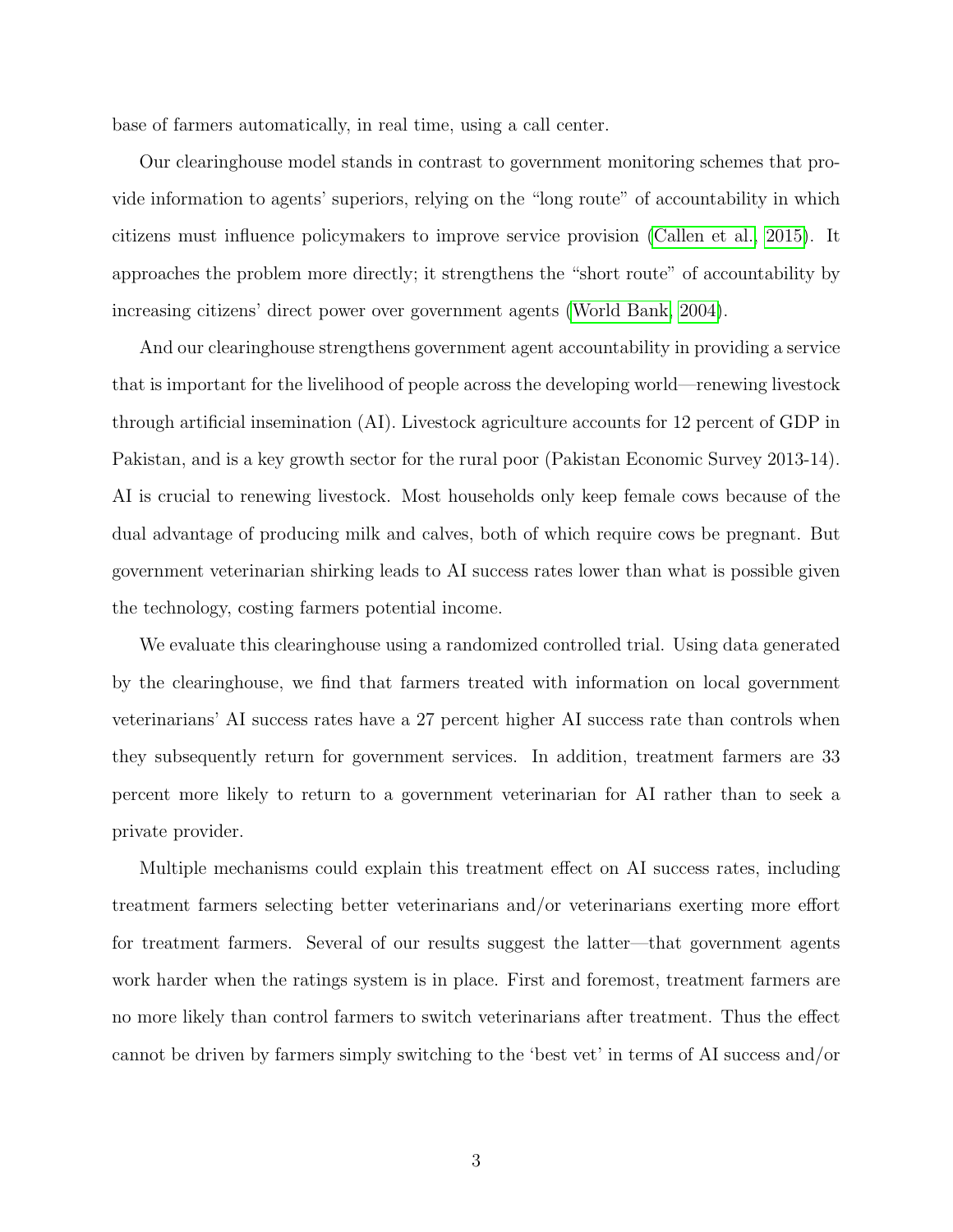price. Second, treatment farmers pay lower prices after treatment.<sup>[1](#page-3-0)</sup> While farmers may be able to improve AI success rates through their behavior alone, a change in prices requires a change in veterinarian behavior.[2](#page-3-1)

Our estimated treatment effects on AI success are potentially subject to both selection and reporting biases since they use data from the clearinghouse. In this data, we only observe farmers who return for government AI after treatment and not those who switch to private providers, as these are not part of our clearinghouse. Returning farmers must then also choose to answer the phone and to report AI success to the clearinghouse. Importantly, we find analogous results using a representative in-person survey not subject to selection or reporting biases but with lower precision. We find an overall 26 percent treatment effect in this representative sample, which averages a treatment effect of 83 percent for farmers that select back into government AI after treatment and a treatment effect of 4 percent for attritors.[3](#page-3-2)

Our results fit the context—artificial insemination requires unobserved effort in at least two ways. First, veterinarians must keep semen straws properly frozen in liquid nitrogen canisters from the time when they are delivered to AI centers until right before insemination. Second, veterinarians must then precisely insert these straws during insemination. At the same time, farmers cannot infer a veterinarian's effort from outcomes alone. Even when executed properly, AI will not be successful 100 percent of the time, and success rates may vary based on animal health and nutrition.

In addition, while government veterinarians collect a salary and are protected from punishment for poor performance, they are legally allowed to charge a 'show-up' fee to farmers

<span id="page-3-1"></span><span id="page-3-0"></span><sup>&</sup>lt;sup>1</sup>Note the estimated treatment effect on log AI price has a p-value of 0.12 in our primary specification.

<sup>&</sup>lt;sup>2</sup>It is also possible that learning something about AI success rates in general causes farmers to take better care of their livestock and that this in turn increases AI success rates. However, we find that treatment farmers who subsequently switch to private providers do not have increased AI success rates. If our treatment effects were driven by changes in livestock care, we would expect to see effects regardless of which provider farmers subsequently choose.

<span id="page-3-2"></span><sup>&</sup>lt;sup>3</sup>Note the estimated overall treatment effect has a p-value of 0.12 in our primary specification. The treatment effect for farmers that select back into government AI, analogous to the AI success rate result using clearinghouse data, is significant at 5 percent.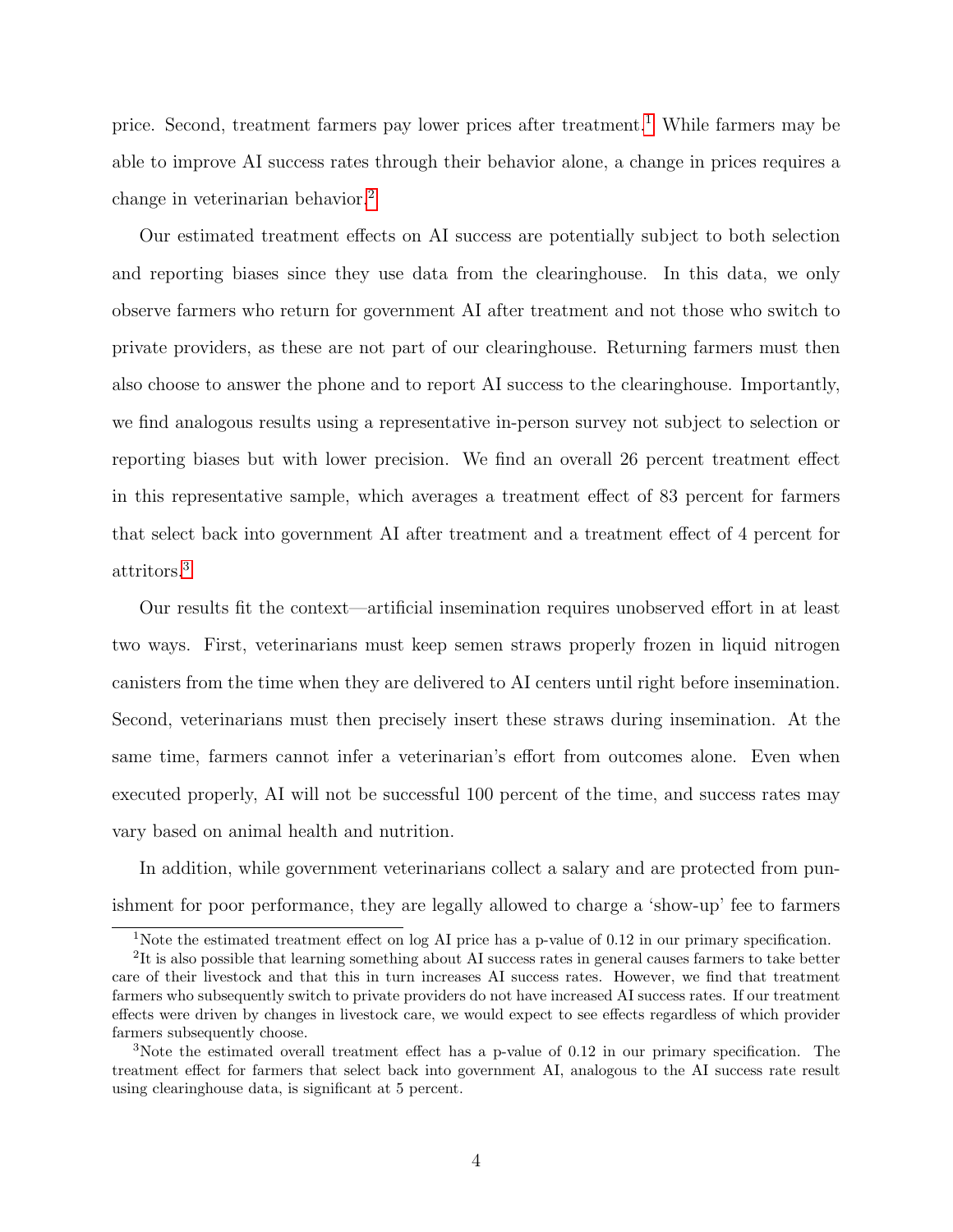for their services on top of the fixed cost of AI. Therefore, in response to their low unobserved effort being revealed to farmers, government veterinarians may prefer to exert more effort and continue to collect a fee than to lose a customer. In other words, they may internalize the benefits of their marginal effort, a characteristic more common to private than public markets.

In a standard agency model with a stochastic outcome and inability to contract on this outcome, either unobserved agent effort (moral hazard) or unobserved inherent agent ability (adverse selection) a priori predicts both sub-optimal outcomes at baseline and that outcomes will improve as unobserved effort is revealed. We find both of these predictions to be true. However, because treatment farmers see increased AI success rates without switching veterinarians, our results rule out a pure adverse selection model and support one of moral hazard.

Several additional results from our representative in-person survey support a standard agency model. First, we find that farmers' baseline expectations about the average AI success rate of their own government veterinarians do not correlate with actual average AI success rates. This suggests the existence of asymmetric information ex ante. Second, treatment causes farmers' endline expectations about their veterinarian to become strongly correlated with the truth. This suggests that farmers indeed update their beliefs. Third, farmers who received more negative information relative to their expectations saw larger treatment effects. This suggests that the amount of information farmers receive determines their benefit.

More generally, the market for AI in rural Punjab is one in which informationally disadvantaged consumers pay more than the marginal cost of AI provision through two channels prices and veterinarian effort. In this market, treatment-induced veterinarian effort implies consumer welfare gains so long as there are no compensating price increases or negative spillovers onto control farmers, which we do not find. Furthermore, this implies overall social welfare gains so long as the cost to veterinarians' increased effort is not too great.<sup>[4](#page-4-0)</sup>

<span id="page-4-0"></span><sup>4</sup>We do not believe the marginal cost to veterinarians' increased effort induced by treatment to be very large in this setting, as travel costs are paid either way. Government veterinarians also do not spend any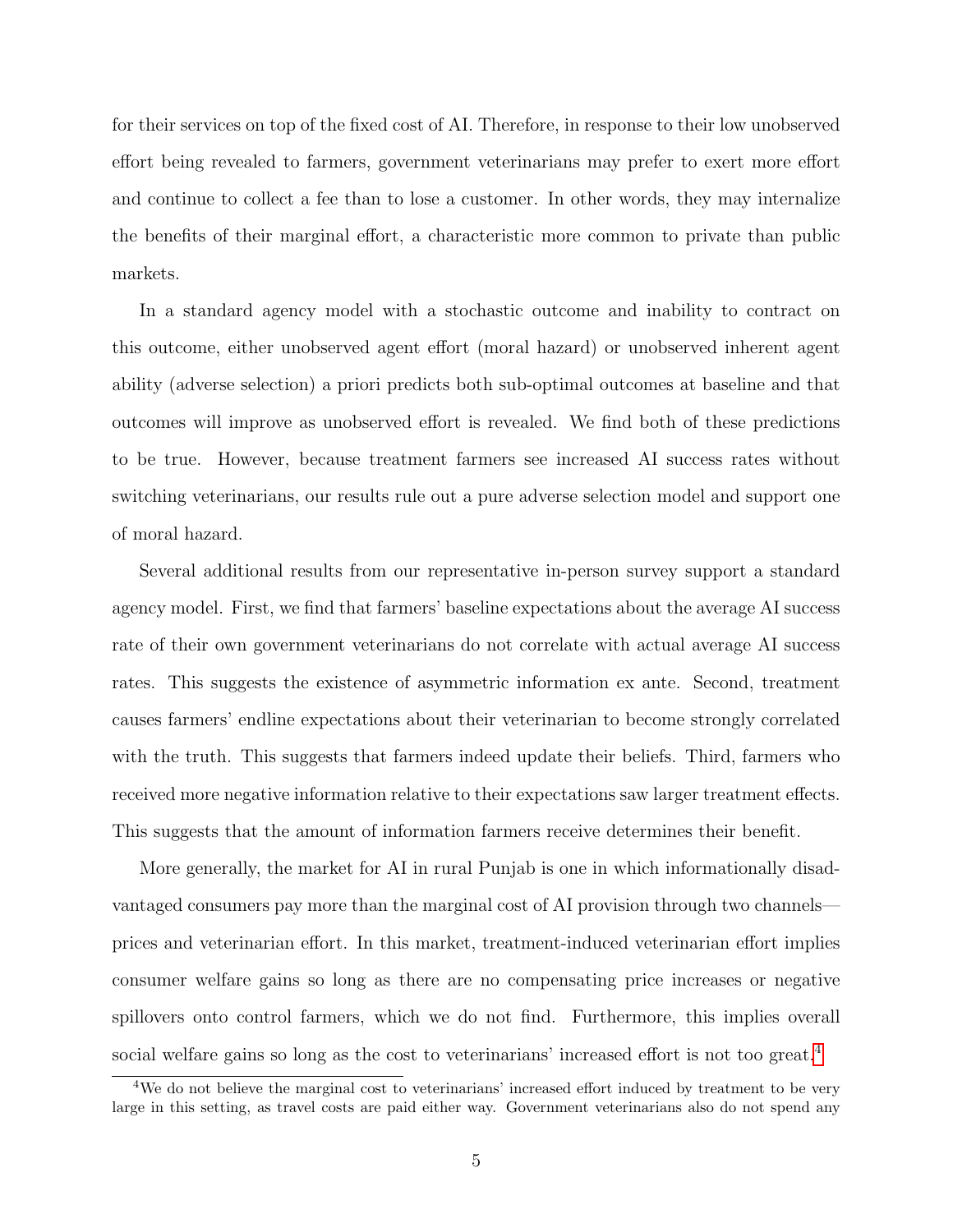Our study differs from previous evaluations of the effect of information on markets with only a price channel, where changes in prices are pure transfers and any social welfare gains must come from increased market efficiency [\(Jensen, 2007;](#page-22-3) [Svensson and Yanagizawa, 2009;](#page-23-3) [Aker, 2010\)](#page-22-4). Many other markets have multiple channels for rents and thus expect similar social welfare gains, including education [\(Andrabi et al., 2014\)](#page-22-8), elections [\(Ferraz and Finan,](#page-22-0) [2011\)](#page-22-0), and markets for private restaurants [\(Jin and Leslie, 2003\)](#page-22-9).

In such related studies, with the exception of previous clearinghouses evaluated in [Fafcham](#page-22-10)ps [and Minten \(2012\)](#page-22-10) and [Mitra et al. \(2014\)](#page-22-11) (in both cases, the authors find no treatment effects), interventions to reduce asymmetric information are costly, static, and/or do not lead to clear social welfare gains. Our clearinghouse, on the other hand, relies on crowdsourcing technology that is cost-effective, self-sustaining, and scalable. Conservative estimates suggest a 27 percent higher AI success rate translates into nearly an additional half of one month's median income per AI provided, a 300 percent return on the cost of the intervention. These effects hold out hope for improved government accountability as cellular technology improves and becomes cheaper.

The paper proceeds as follows: Section [2](#page-5-0) provides background on our study district and government AI service provision there, Section [3](#page-7-0) outlines our research design, including providing more information on the clearinghouse and the randomized controlled trial embedded within it, Section [4](#page-11-0) provides results, Section [5](#page-17-0) discusses the interpretation and social welfare implications of these results, and Section [6](#page-20-0) concludes.

### <span id="page-5-0"></span>2 Background

#### 2.1 The market for AI in Sahiwal, Punjab, Pakistan

We implemented our clearinghouse in the Sahiwal district of Punjab province, Pakistan. While we selected Sahiwal based on several logistical constraints, we view it as representative

more time visiting treatment farmers. Any costs must be in terms of concentration, etc.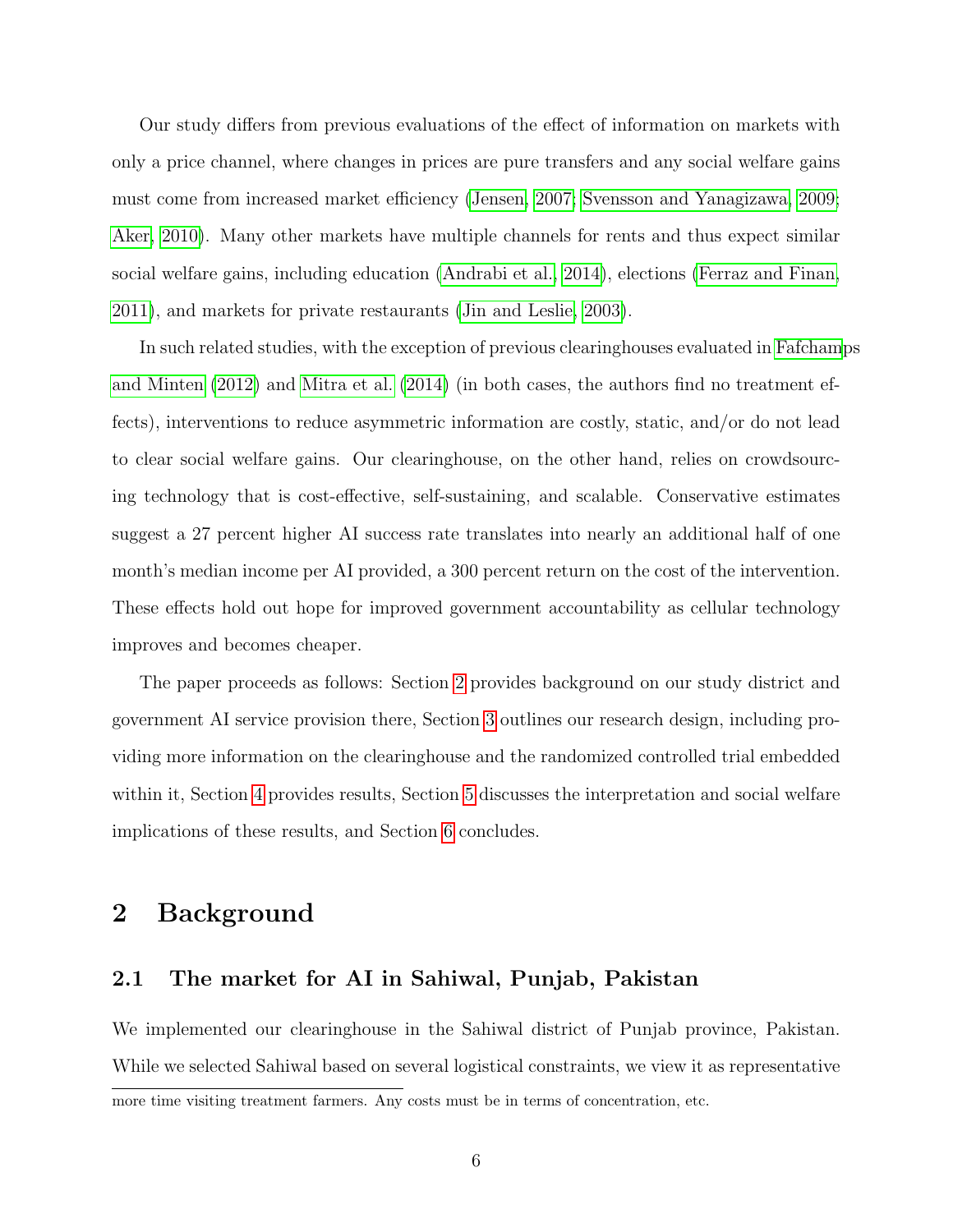of the whole of Punjab, and of similar agricultural districts across the country, though with a slightly higher prevalence of livestock.<sup>[5](#page-6-0)</sup>

Sahiwal has a vibrant market for artificial insemination for at least two reasons. First, almost all livestock in the district are female. Second, artificial insemination decreases the costs of selectively breeding to increase milk yields, as only the semen from high-yielding bulls needs to be transported and not the bulls themselves.<sup>[6](#page-6-1)</sup>

The government is the largest supplier in this market, offering low-cost AI services by veterinarians who have required AI training. The official cost of government AI is 50 PKR per insemination (approximately 0.5 USD), but government veterinarians are legally allowed to charge a 'show-up' fee to cover the cost of their gasoline, as well as any other costs or risks. This results in average costs of approximately 200 PKR per visit. The government has 92 one-room artificial insemination centers or veterinary offices spread throughout the district, staffed by roughly [7](#page-6-2)0 active veterinarians.<sup>7</sup> These veterinarians' sole job is to provide artificial insemination.[8](#page-6-3)

The only other organized supplier in this market is Nestle, but they have far fewer active veterinarians providing AI services in Sahiwal. Most private veterinarians are self-employed, buying semen from large private suppliers and providing AI services without any training. At baseline, these private veterinarians collectively provide approximately 57 percent of AI services across Sahiwal, with government veterinarians making up the remainder.

<span id="page-6-0"></span><sup>5</sup>According to the 2010 Punjab's Multiple Indicator Cluster Survey, households in Sahiwal on average have 1.4 fewer acres of agricultural land and .24 more cattle than households in other districts in Punjab. Sahiwal's average wealth, labor force participation rates, and child mortality rates are representative of Punjab.

<span id="page-6-1"></span><sup>6</sup>The provincial government selectively breeds livestock in two main centers in Punjab. It then distributes the semen produced to government veterinarians across the province, including in Sahiwal.

<span id="page-6-2"></span><sup>7</sup>Throughout our study period, a total of 77 veterinarians were active in Sahiwal for any amount of time. Only a handful of veterinarians transferred in or out of Sahiwal.

<span id="page-6-3"></span><sup>&</sup>lt;sup>8</sup>In some cases they may provide vaccinations during AI service provision, but this occurs very rarely. A smaller, distinct group of veterinarians care for sick animals.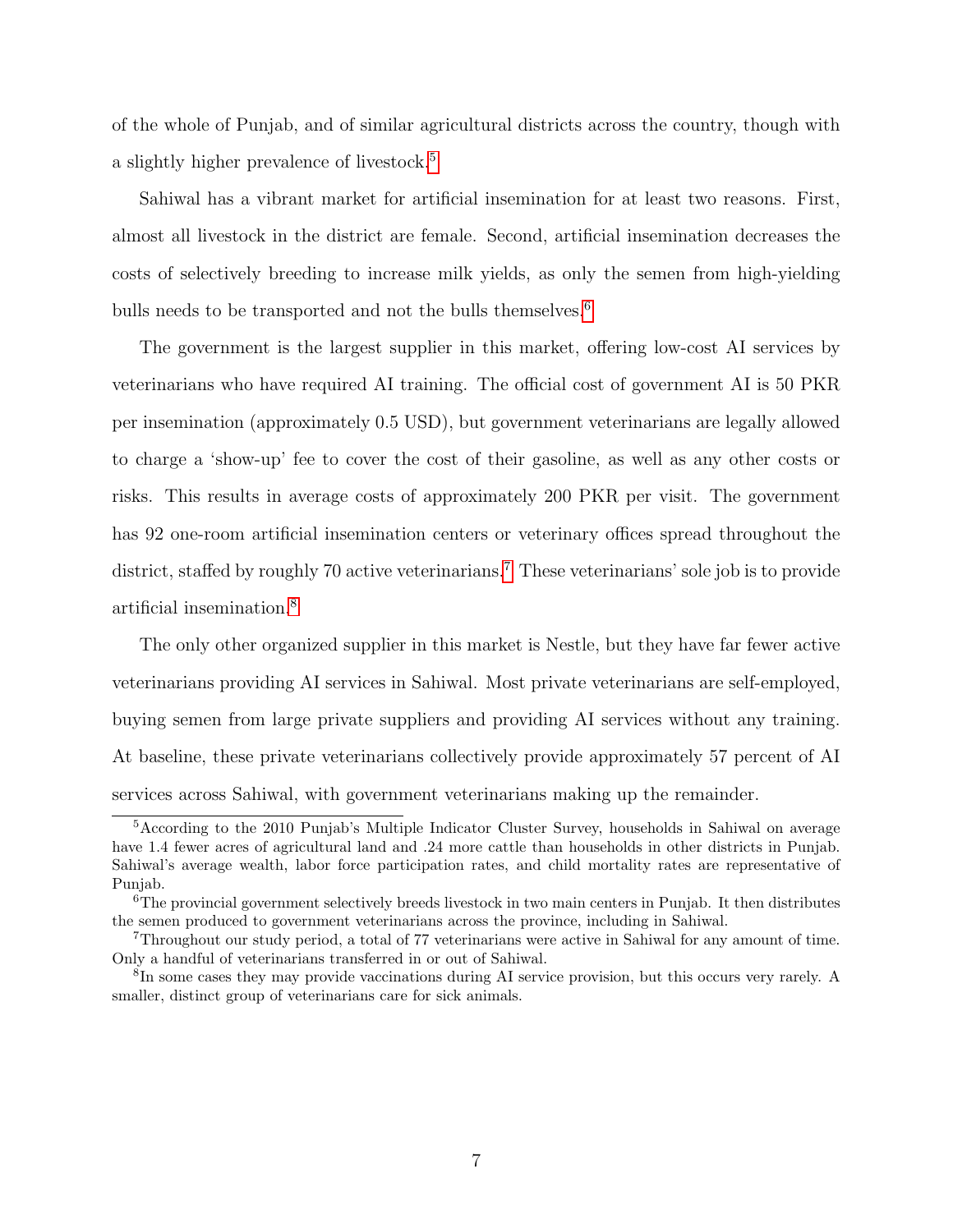#### 2.2 Asymmetric information in the market for AI

On a single visit, a farmer can never fully observe veterinarian effort. However, even before our intervention, farmers could have decreased asymmetries by aggregating information about their veterinarians' success rates across visits and across households. Our data suggests that they do not. At baseline, farmers' estimates of their current government veterinarian's AI success rate are uncorrelated with the truth. This can be seen in Figure [6,](#page-34-0) Panel A.

This asymmetric information contributes to AI success rates that are lower than what veterinarians can achieve. At baseline, AI success rates average approximately 70 percent, while success rates of 85-90 percent are possible with the training and equipment in Sahiwal.

### <span id="page-7-0"></span>3 Research design

#### 3.1 The clearinghouse

To measure veterinarian prices and effort and to subsequently disseminate that information to consumers, we developed a novel cellular-based information clearinghouse. Figure [1](#page-25-0) diagrams the four components of our intervention.

Pre-treatment: During the study, government veterinarians in Sahiwal were required to collect real time information on all AI service provisions using an Android smartphone equipped with an Open Data Kit-based application.<sup>[9](#page-7-1)</sup> The data was immediately sent to the clearinghouse. We denote this data collection as  $t = 0$  in Figure [1.](#page-25-0)

Data collection and aggregation: Each service provision generated two subsequent phone calls. First, one day later (denoted  $t = +1$  day in Figure [1\)](#page-25-0), a representative from the clearinghouse call center called the farmer to verify that the veterinarian had provided service and to ask what price he had charged. Then, sixty days later  $(t = +60 \text{ days})$ , they called again to ask if the artificially inseminated livestock were pregnant. The clearinghouse continuously aggregated this price and AI success rate data for each veterinarian.

<span id="page-7-1"></span><sup>&</sup>lt;sup>9</sup>In practice, veterinarians did not always comply. See Section [4.3](#page-13-0) for discussion.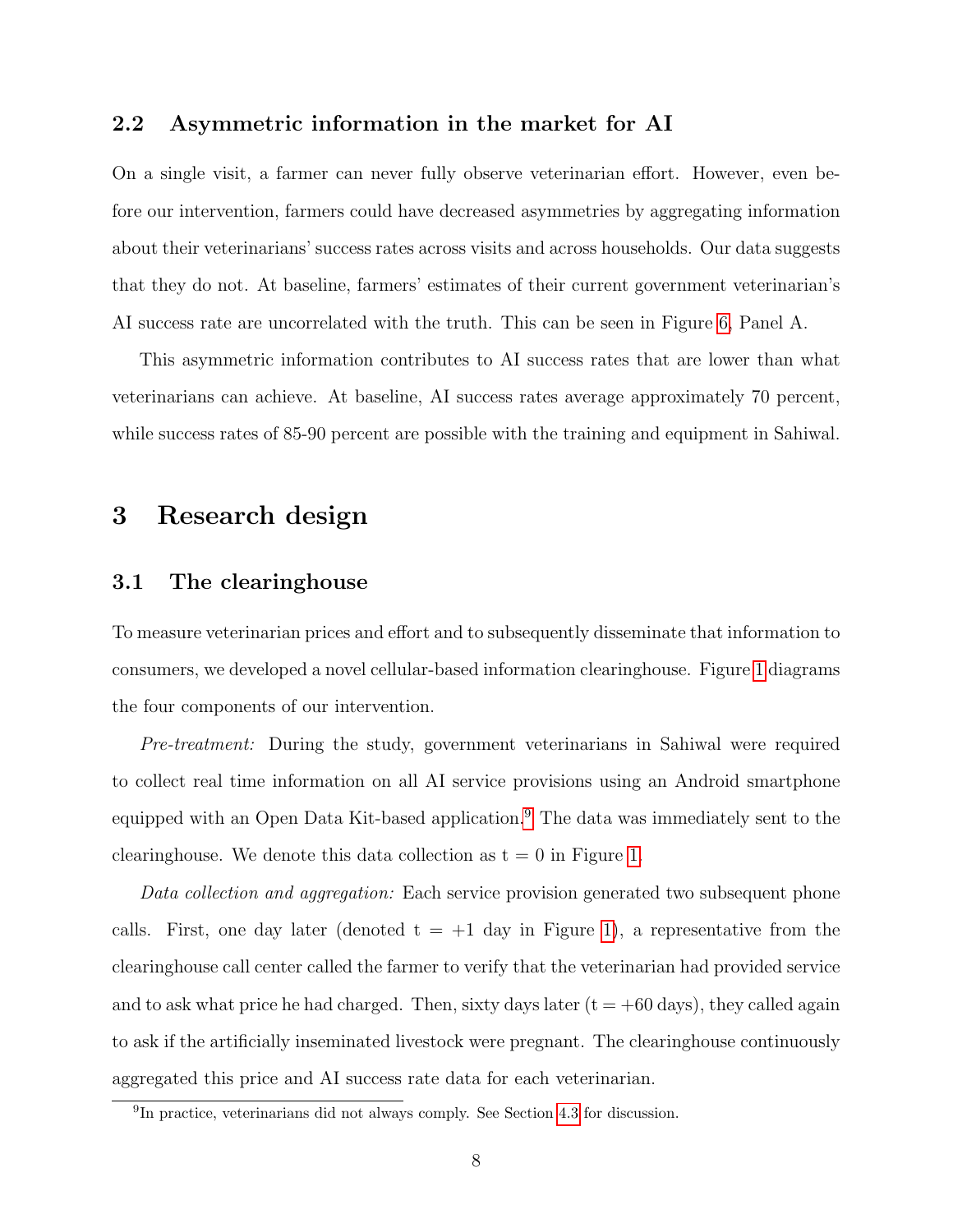Treatment: The clearinghouse collected and aggregated information from January to September, 2014. Treatment began in October 2014, once we had sufficient data on veterinarians to have meaningful measures of price and AI success rates. Treatment took place during the second call (at  $t = +60$ ). Only this time a randomized group of farmers was provided information on local veterinarians' prices and AI success rates. The uninformed farmers became the control group.

Post-treatment: The clearinghouse allowed us to link farmers over time, so we observe post-treatment government AI provision for both treatment and control farmers (if they return; Figure [1](#page-25-0) depicts the return of a treatment farmer but not a control farmer). These post-treatment observations also generate two follow-up phone calls.[10](#page-8-0)

#### <span id="page-8-3"></span>3.2 Information provision

In the treatment group, the clearinghouse representative presented farmers with information on the top three veterinarians within three kilometers of their household in terms of AI success rates for cows, and the top three veterinarians in terms of AI success rates for  $but \text{falo}.^{11}$  $but \text{falo}.^{11}$  $but \text{falo}.^{11}$ 

We gave treatment farmers AI success rates for these three to six veterinarians, and the average price of the service, during the second follow-up call.<sup>[12](#page-8-2)</sup> The clearinghouse then sent a follow-up SMS with the same information. If farmers requested it, we also gave them veterinarians' phone numbers, information on average farmer-reported satisfaction with veterinarians on a 1-5 scale, and information on any other veterinarian in our system.

The clearinghouse administered treatment at the farmer level through a coin-flip stratified on the nearest government veterinary clinic to a farmer's household. Farmers who returned for service provision after treatment assignment retained their initial assignment. Note that

<span id="page-8-1"></span><span id="page-8-0"></span> $10$ Note, however, that treatment selection is carried forward in time. See Section [3.2.](#page-8-3)

The 11 When we had fewer than 25 observations for a veterinarian, we weighted success by  $\sqrt{n}/5$ , where *n* was the number of observations. By design, almost every veterinarian had more than 25 observations each for cows and buffalo once the treatment began. The exceptions were two veterinarians hired after our treatment began in October 2014.

<span id="page-8-2"></span><sup>&</sup>lt;sup>12</sup>There can be overlap in the most successful veterinarians in terms of cows and buffalo.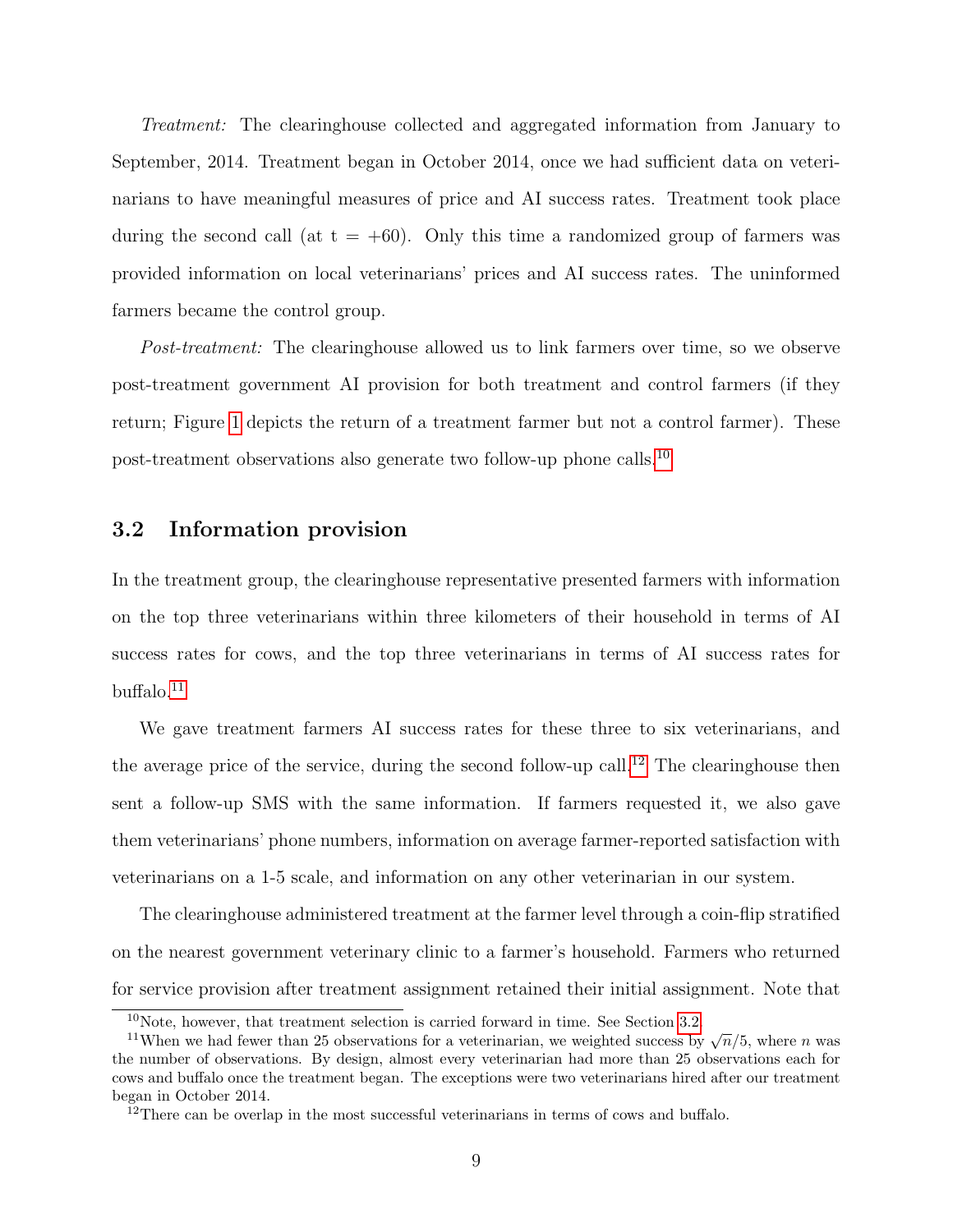treatment occurred at a different time for each farmer, 60 days after they first entered our clearinghouse. This means that the post-treatment period differs for each farmer.<sup>[13](#page-9-0)</sup>

#### 3.3 Representative survey

In addition to the clearinghouse data, we independently surveyed a representative sample of farmers from across Sahiwal. We did so because the clearinghouse sample is not representative: to enter the clearinghouse, farmers first selected government AI over private, then their government veterinarian complied to record their service provision, then we were able to reach them on the phone to collect price and AI success information; and then we only observed post-treatment outcomes for clearinghouse farmers who subsequently returned to a government veterinarian for AI (as opposed to a private provider).

For these surveys, we sampled 90 of Sahiwal's approximately 500 villages from a district village census.[14](#page-9-1) Within each village, we selected ten households using the Expanded Program on Immunization (EPI) cluster sampling method [\(Henderson and Sundaresan, 1982\)](#page-22-12). We selected households that reported owning at least two livestock (cows and/or buffalo) and having regular access to a cellular phone.

We manually entered survey farmers' phone numbers into our clearinghouse to generate treatment or control follow-up calls. These calls were near identical to those to farmers that entered our clearinghouse on their own, and the treatment information provision component was identical.<sup>[15](#page-9-2)</sup>

Sample villages can be seen in Figure [A.1.](#page-36-0) Figure [2](#page-26-0) presents a timeline of the clearinghouse and survey data collection. The baseline survey occurred prior to our clearinghouse

<span id="page-9-0"></span><sup>&</sup>lt;sup>13</sup>Unfortunately, the coin used for randomization was shaved, due to a glitch in the clearinghouse algorithm. This resulted in 52 percent of farmers being treated. However, the probability of treatment remained fixed across farmers across time.

<span id="page-9-1"></span><sup>&</sup>lt;sup>14</sup>We stratified the sample by whether or not a government veterinarian center was in each village and on whether each village bordered an irrigation canal. The sample is representative of Sahiwal in terms of: area, settled area, cultivated area, area of wheat, rice, cotton, sugar cane, pulses, orchards, and vegetables, having a river, distance to the nearest veterinarian center, number of livestock in the village, literacy rates, religion, age, and standard wealth index characteristics. Results available upon request.

<span id="page-9-2"></span><sup>&</sup>lt;sup>15</sup>The only difference was that instead of asking questions about a specific recorded service provision from 60 days ago as is the case with clearinghouse calls, we asked about farmers' last AI service.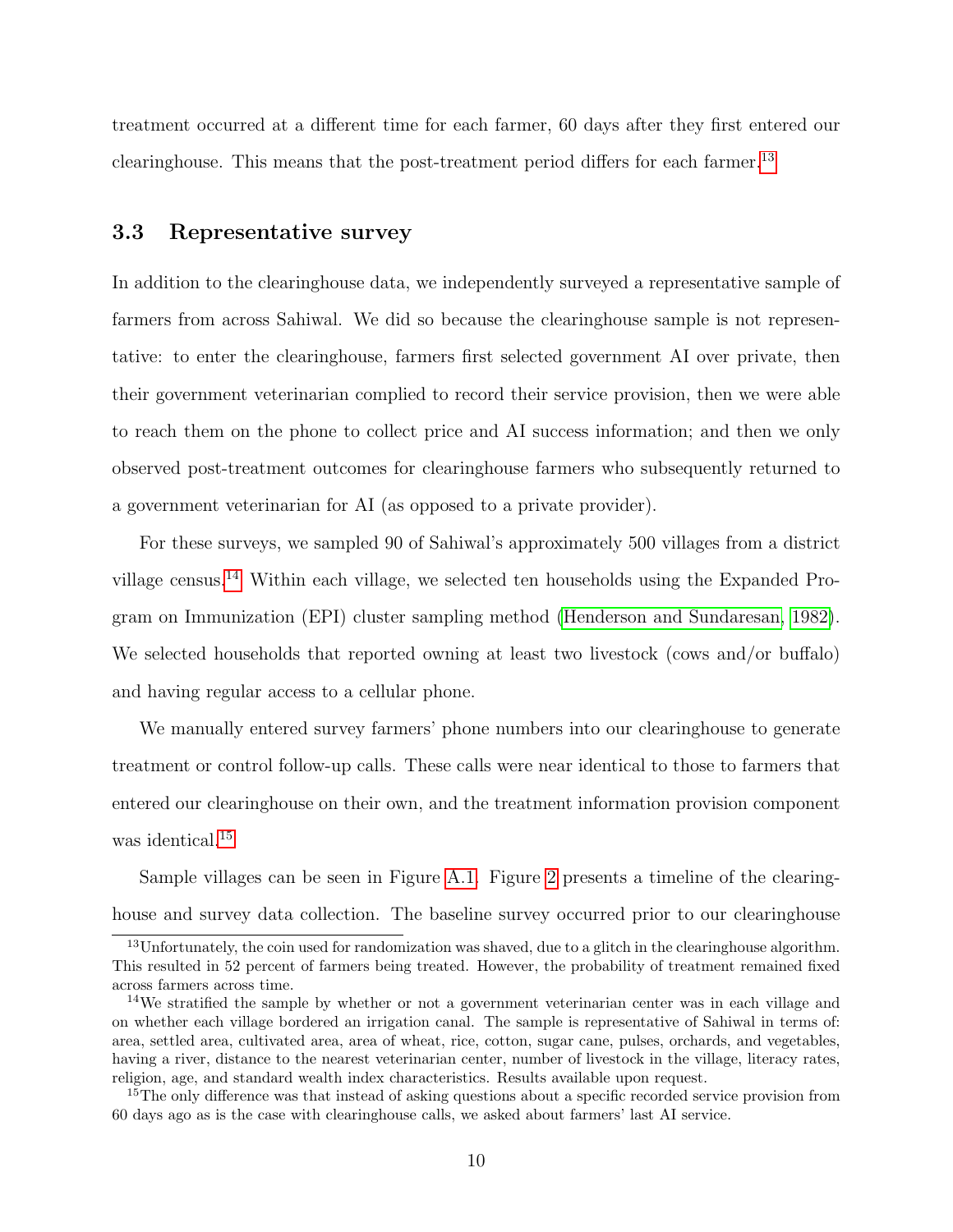implementation, and the endline survey occurred immediately prior to the clearinghouse being shut down.<sup>[16](#page-10-0)</sup>

Tables [1,](#page-24-0) [2,](#page-27-0) and [A.1,](#page-37-0) report the balance of our clearinghouse and representative survey samples between treatment and control farmers.

#### 3.4 Empirical specifications

We use the following specification for our primary analysis:

$$
outcome_{ft} = \alpha + \beta T_f + \Gamma_{ft} + \epsilon_{ft} \tag{1}
$$

where *outcome*<sub>ft</sub> is an outcome for farmer f from post-treatment AI visit t.  $T_f$  is a treatment indicator,  $\Gamma_{ft}$  are treatment strata and other baseline controls to improve precision, and  $\epsilon_{ft}$  is an idiosyncratic error term. While we administered treatment at the farmer level, treatment information provision was localized at the village-cluster level. We cluster standard errors at this village-cluster level to allow for correlation in outcomes between farmers in the same village-cluster. Village-clusters are groups of villages that share the same government veterinarians within a three kilometer radius. There are roughly two villages per villagecluster.

We define post-treatment for control farmers as all observations after the phone call in which they were selected into control rather than treatment. This ensures balance in the length of the post period between treatment and control farmers.

We have four primary outcomes:

Switched veterinarians<sub>ft</sub>: a dummy variable equal to one if a farmer's veterinarian at visit t differed from the farmer's veterinarian at visit  $t - 1$ .

Log price<sub>ft</sub>: the log price paid for AI at visit t, as reported by the farmer when called

<span id="page-10-0"></span><sup>&</sup>lt;sup>16</sup>We conducted a purely technical survey at midline to collect new phone numbers for those households that changed numbers between the baseline and the first round of treatment phone calls. This allowed us to treat as many independently surveyed farmers as possible.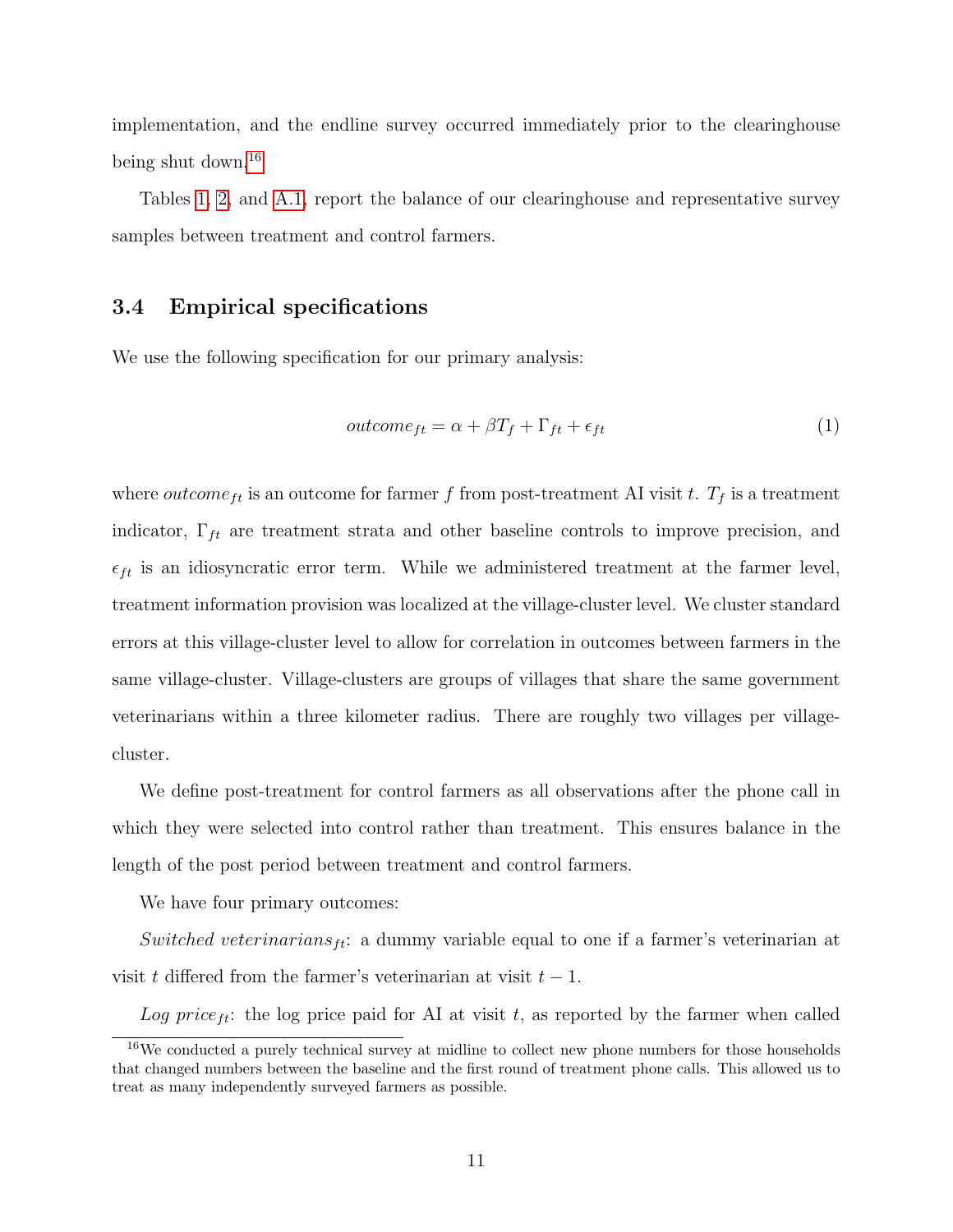the next day.

AI success rate<sub>ft</sub>: a dummy for the success of the AI provided at visit t, as reported by the farmer when called 60 days later.

 $Returned_f$ : a dummy variable equal to one if a farmer returned for government AI after treatment by the end of the project.<sup>[17](#page-11-1)</sup>

## <span id="page-11-0"></span>4 Results

In this section, we present results. First, we present treatment effects using our representative sample (Section [4.1\)](#page-11-2) and our clearinghouse sample (Section [4.2\)](#page-12-0). Second, we show that treatment does not induce veterinarian reporting bias (Section [4.3\)](#page-13-0) or farmer reporting or selection biases (Section [4.4\)](#page-14-0) in the clearinghouse sample. Third, we explore the primary mechanism for our treatment effects, decreased moral hazard or increased effort by veterinarians for the treated, through heterogeneity analyses (Sections [4.5](#page-14-1) and [4.6\)](#page-16-0).

#### <span id="page-11-2"></span>4.1 Treatment effects—representative sample

Table [3](#page-27-1) presents treatment effects using our representative sample. We report first effects on price. Column (3) shows a statistically insignificant price reduction for the entire sample, which remains insignificant if we disaggregate into the subsamples of farmers who either returned to government AI (1) or attritted to private providers (2) after treatment. In column (4), we find that treatment farmers who return to government AI have a 47 percentage point, or 83 percent, higher AI success rate. In contrast, column (5) reports an insignificant treatment effect on AI success for farmers who attrited, indicating that treatment does not induce farmers to seek out a better private provider. In column (6) we find that, while it is not quite significant, overall AI success rates are large and positive even when including

<span id="page-11-1"></span><sup>&</sup>lt;sup>17</sup>We pre-specified our empirical specification in our pre-analysis plan, registered in the AEA RCT registry. We did not pre-specify  $Returned<sub>f</sub>$ . We did pre-specify Switched veterinarians<sub>ft</sub>, Log price<sub>ft</sub>, and AI success rate  $_{tt}$ . We pre-specified the latter two outcomes conditional on veterinarian switching, but we have made them unconditional since we do not observe veterinarian switching.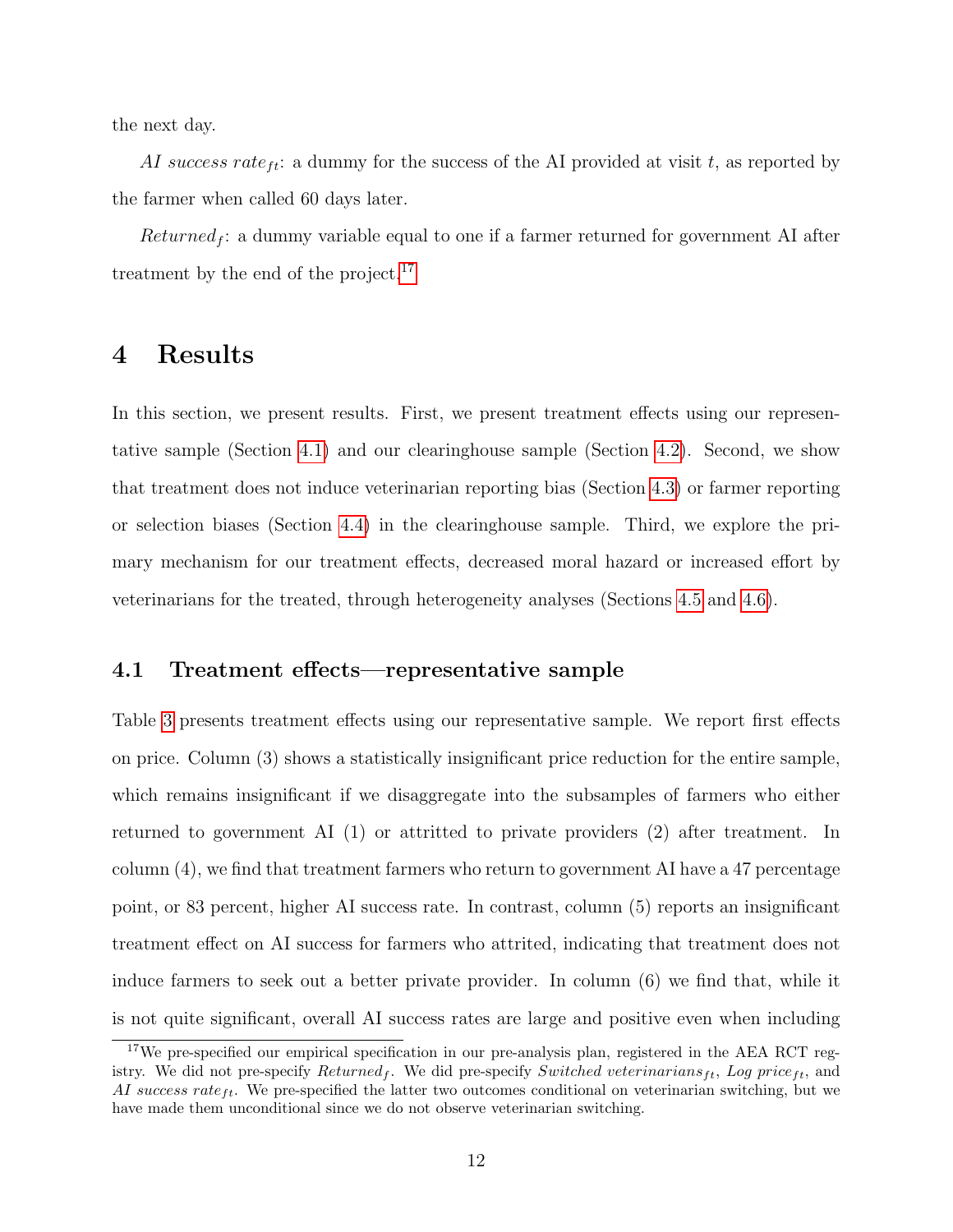those farmers that attrited: treatment farmers have a 17 percentage point, or 26 percent, higher AI success rates after treatment.<sup>[18](#page-12-1)</sup>

While these results are not subject to reporting or selection biases, the size of our representative sample allows for less precision than with our clearinghouse sample, which we will now turn to.

### <span id="page-12-0"></span>4.2 Treatment effects—clearinghouse sample

Table [4](#page-28-0) presents treatment effects of information provision on our primary outcomes using the clearinghouse sample. In column (1), treatment farmers are 3.2 percentage points, or 33 percent, more likely than control farmers to return for government AI after treatment.[19](#page-12-2) As a visualization, we present an added-variable plot of this result in Figure [3.](#page-29-0)

In columns (2) through (4), we present effects on those farmers that return after treatment selection. In columns (2) and (3) we find that there are no statistically significant treatment effects on veterinarian switching or on log prices, though the coefficient on log price is nearly significant with a p-value of 0.12. In column  $(4)$ , we find that treatment farmers have a 17 percentage point, or 27 percent, higher AI success rate after treatment.

This treatment effect on AI success rates is substantially smaller in magnitude than the analagous 47 percentage point treatment effect we report in Table [3,](#page-27-1) column (4) in the representative sample. However, we cannot reject that the effect in the representative sample is equal to that in the clearinghouse sample.

In Figure [4,](#page-30-0) we present the treatment effect on AI success rates in real time (as opposed to in pre/post time, where post begins at a different time for each farmer). The top panel illustrates that treatment farmers have higher AI success rates consistently over time, while the bottom panel traces the size and significance of this treatment effect over the post period.

<span id="page-12-2"></span><span id="page-12-1"></span><sup>18</sup>The p-value of this estimate is 0.12.

<sup>&</sup>lt;sup>19</sup>The low overall return rate is likely because the average time for farmers between treatment and the end of our study period is five months and AI is only required roughly once a year per animal. As we see in Table [5](#page-32-0) as well, only 30 percent of return visits were recorded by veterinarians, so even in five months the true return rate is likely 40 to 50 percent.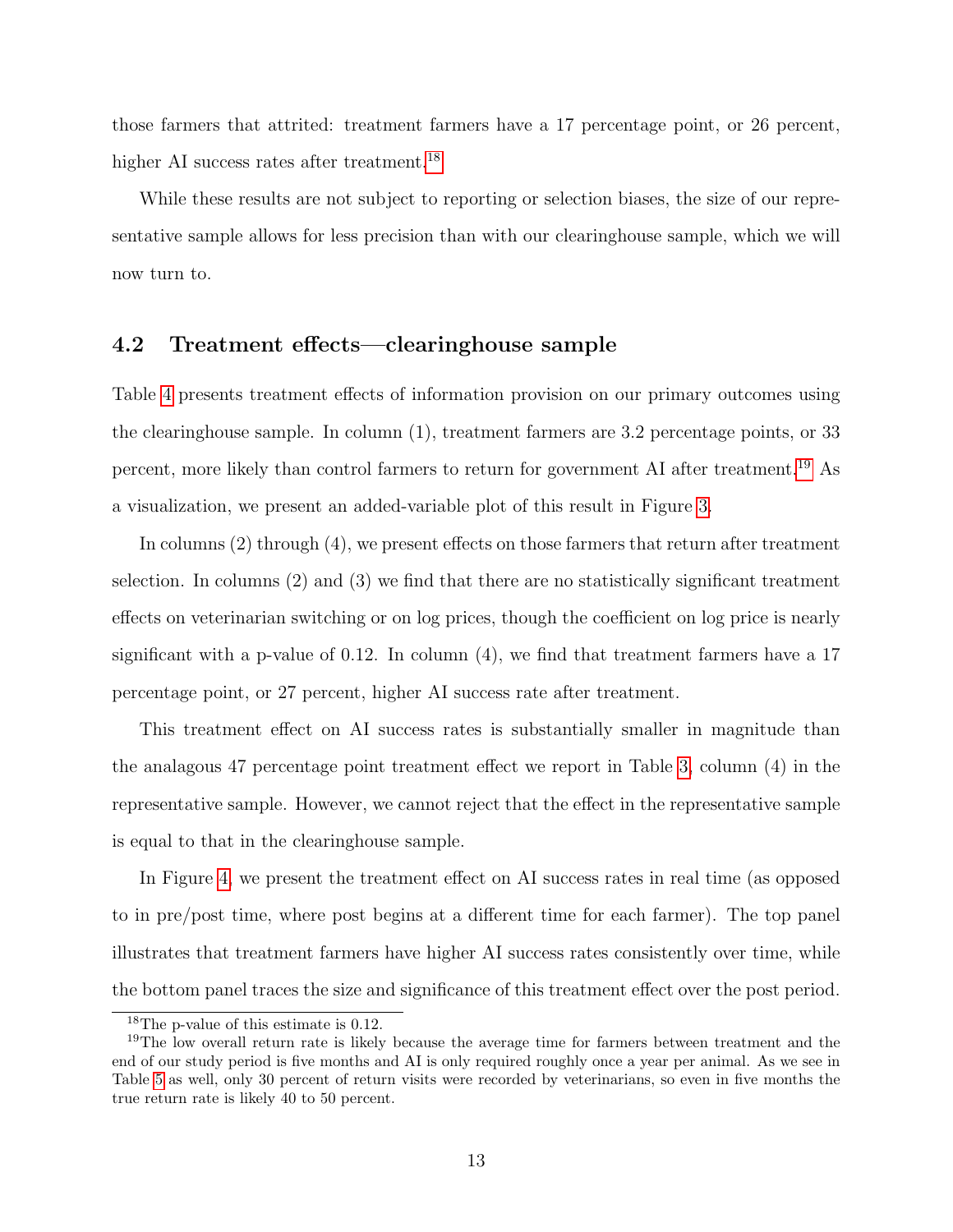These results suggest that any information spillovers between treatment and control farmers are either small or fixed throughout time. The latter is unlikely given the rolling nature of treatment. If anything, there is a small bump up in AI success rates for control farmers in the first month of the treatment, which suggests positive information spillovers. This would attenuate our results. The figure also suggests that there are no negative spillovers onto control farmers from veterinarian effort constraints.

The most likely cause of the across-the-board downward trend in AI success rates beginning in March 2014 is changes in leadership of the Punjab Livestock and Dairy Development Department at both the provincial and Sahiwal district levels—the new regime was less focused on veterinarian performance than the last had been.

In Figure [5,](#page-31-0) we present the treatment effect on log AI prices in real time. We find that the same visual trends hold for prices, and that when we bootstrap standard errors, the treatment effect is significant in six of eight months.

We reproduce our primary treatment effects on our representative survey sample, selecting on returning for government AI after treatment, in Table [A.2.](#page-38-0) The point estimates are of a similar magnitude.[20](#page-13-1)

#### <span id="page-13-0"></span>4.3 Treatment does not induce a veterinarian reporting bias

In order to believe the internal validity of our clearinghouse sample, it is important to note in Table [5](#page-32-0) that treatment does not induce a reporting bias among government veterinarians. We measure reporting bias by comparing farmer reports of service provision from our representative survey with entries in the clearinghouse. While government veterinarians only comply by reporting AI approximately 30 percent of the time, they are equally likely to report for treatment and control farmers.

<span id="page-13-1"></span><sup>20</sup>Note that the mean return rate of control farmers is higher in this sample, but not three times that of the clearinghouse sample. This is consistent with the fact that we do not rely on veterinarian reporting for this data. Also, these farmers had less time after treatment to return to our sample on average.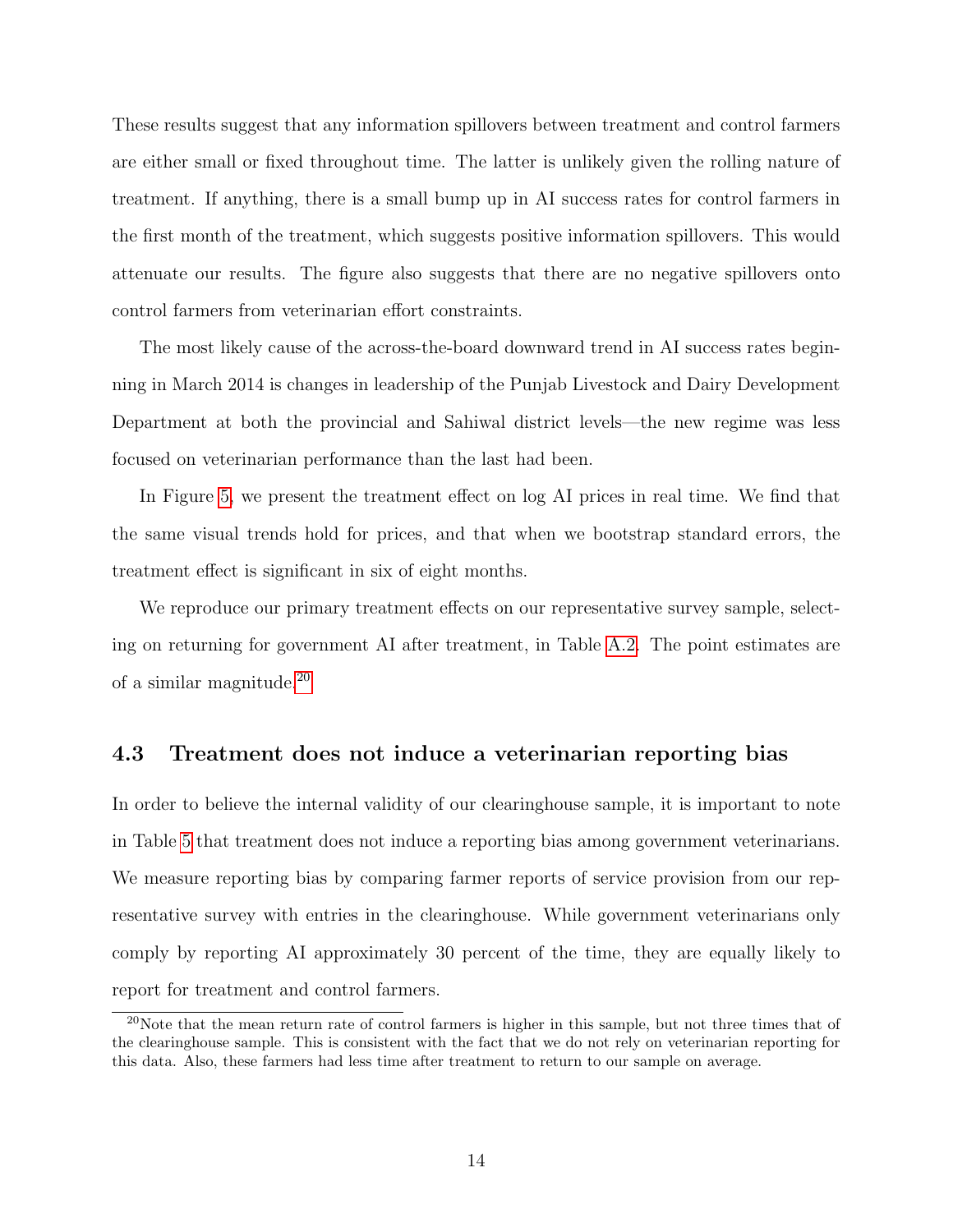## <span id="page-14-0"></span>4.4 Ruling out farmer selection and reporting biases in the clearinghouse sample

For the same reason, we must also rule out farmer selection and reporting biases. Our estimates would include a farmer selection bias if farmers that would otherwise see higher success rates are those that select back into government AI after treatment. Our estimates would include a farmer reporting bias if treatment farmers are more or less likely to answer the phone when we call to ask about AI success.

We have already presented evidence against both farmer selection and response biases in Table [3,](#page-27-1) column (6). Accounting for attriters removes possible selection bias. In addition, the representative survey had a successful follow-up rate of 96 percent with no differential attrition, which removes possible response bias.

As an additional check for farmer selection bias, in Table [6](#page-32-1) we show balance on all measured pre-treatment outcomes, including AI success rates, between returning treatment and control farmers in the clearinghouse data. While this does not rule out selection on unobservables, we believe that it does rule out the most likely type of selection that could drive such a large increase in AI success rates in our post-treatment sample—selection back into government AI by farmers who have younger, healthier livestock more likely to get pregnant. If this selection were occurring, such younger and healthier animals should have then been more likely to get pregnant in the pre-periods as well, yet we do not see this. We also do not see any differences in past prices paid, past veterinarian switching, or other administrative variables.

#### <span id="page-14-1"></span>4.5 Treatment effects by government veterinarian rank

In order to explore the mechanism for our treatment effects, we present a series of heterogeneous treatment results that support a standard moral hazard model.

First, in Table [7,](#page-33-0) we present treatment effects for two important sub-populations, sepa-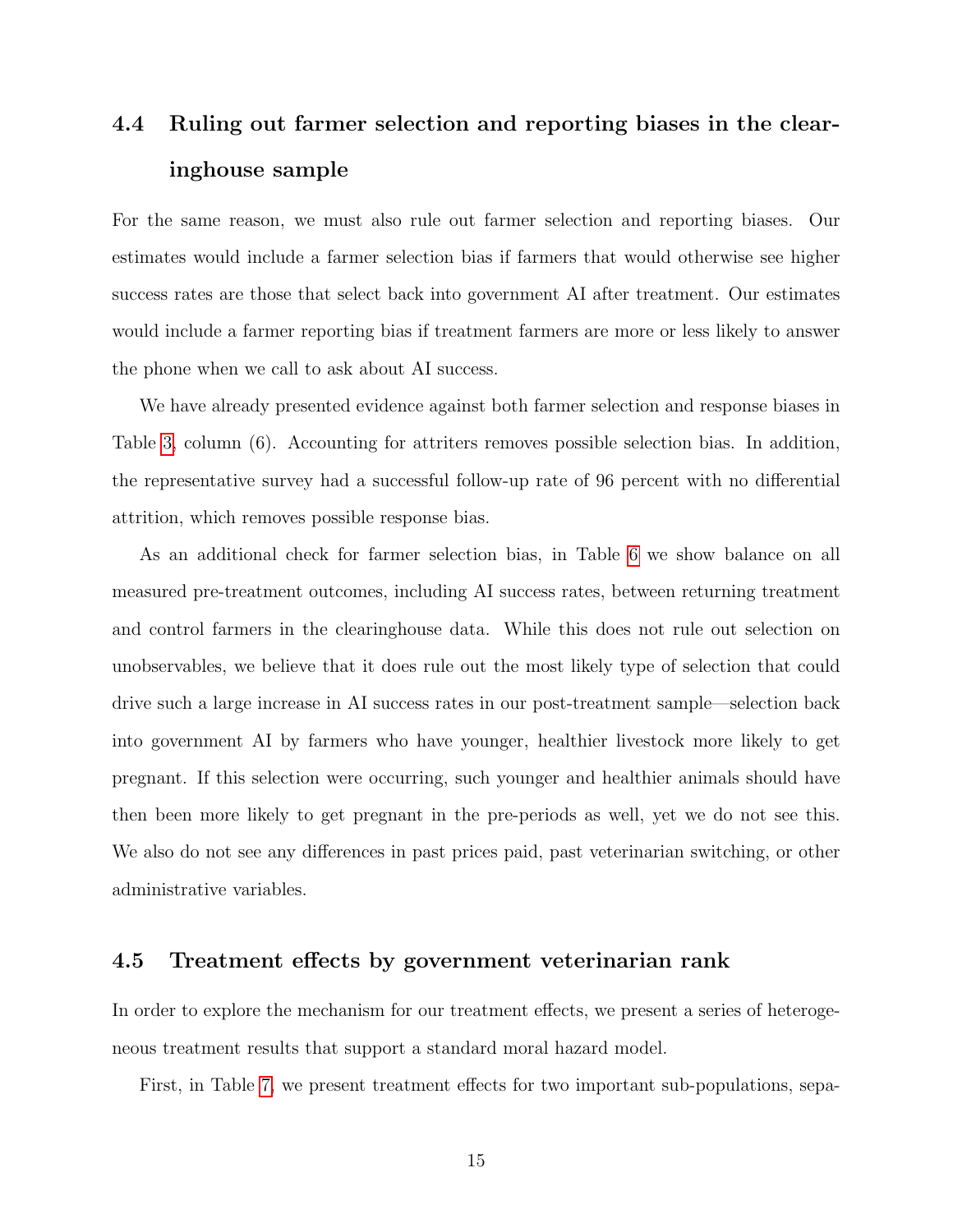rated according to the ranking of the last government veterinarian who served them—those for whom this veterinarian was ranked in the top three in their village-cluster, and those for whom he was not. This aligns with those veterinarians on whom treatment farmers received information regarding AI success rate and price. We separate control farmers based on what they would have been told, had they been treated. $21$ 

We find suggestive evidence that our main results are localized to farmers whose past veterinarian was not ranked in the top three in their area at the time of treatment.<sup>[22](#page-15-1)</sup> Again, this is in line with a standard moral hazard model. The more a farmer learns a veterinarian can increase unobserved effort, the more s/he is able to then bargain away rents from the veterinarian.[23](#page-15-2)

Perhaps the most surprising result in Table [7](#page-33-0) is that farmers whose past veterinarian was not ranked in the top three are more likely to return. To investigate this, we show in Table [A.3](#page-38-1) that farmers in Table [7](#page-33-0) Panel B tend to live almost twice as far away from their closest veterinary center.[24](#page-15-3) This is consistent with farmers living in more remote areas settling for lower effort veterinarians because of higher switching costs. And it is exactly these farmers with higher switching costs that receive the largest benefits from treatment.

<span id="page-15-0"></span><sup>21</sup>Note that at the beginning of our treatment phone calls we verify farmers' villages as they were automatically generated by GPS. This verification is not done with control farmers. To avoid measurement error correlated with treatment, we separate treatment farmers based on what they would have been told had we not verified their village. This hypothetical information set correlates with the truth at over 90 percent.

<span id="page-15-1"></span> $22$ These results are suggestive because, while the point estimates are qualitatively different, we cannot reject this difference with significance.

<span id="page-15-2"></span> $^{23}$ We should also expect heterogeneous treatment effects based on whether or not a farmer's past government veterinarian was ranked top in their village-cluster versus second best, or second best versus third best, etc. We do not have power to accurately detect these differences, but results are consistent with the same simple model. Results available upon request.

<span id="page-15-3"></span> $^{24}$ In addition, these farmers have more buffalo. We control for baseline means of both of these variables in Table [7.](#page-33-0)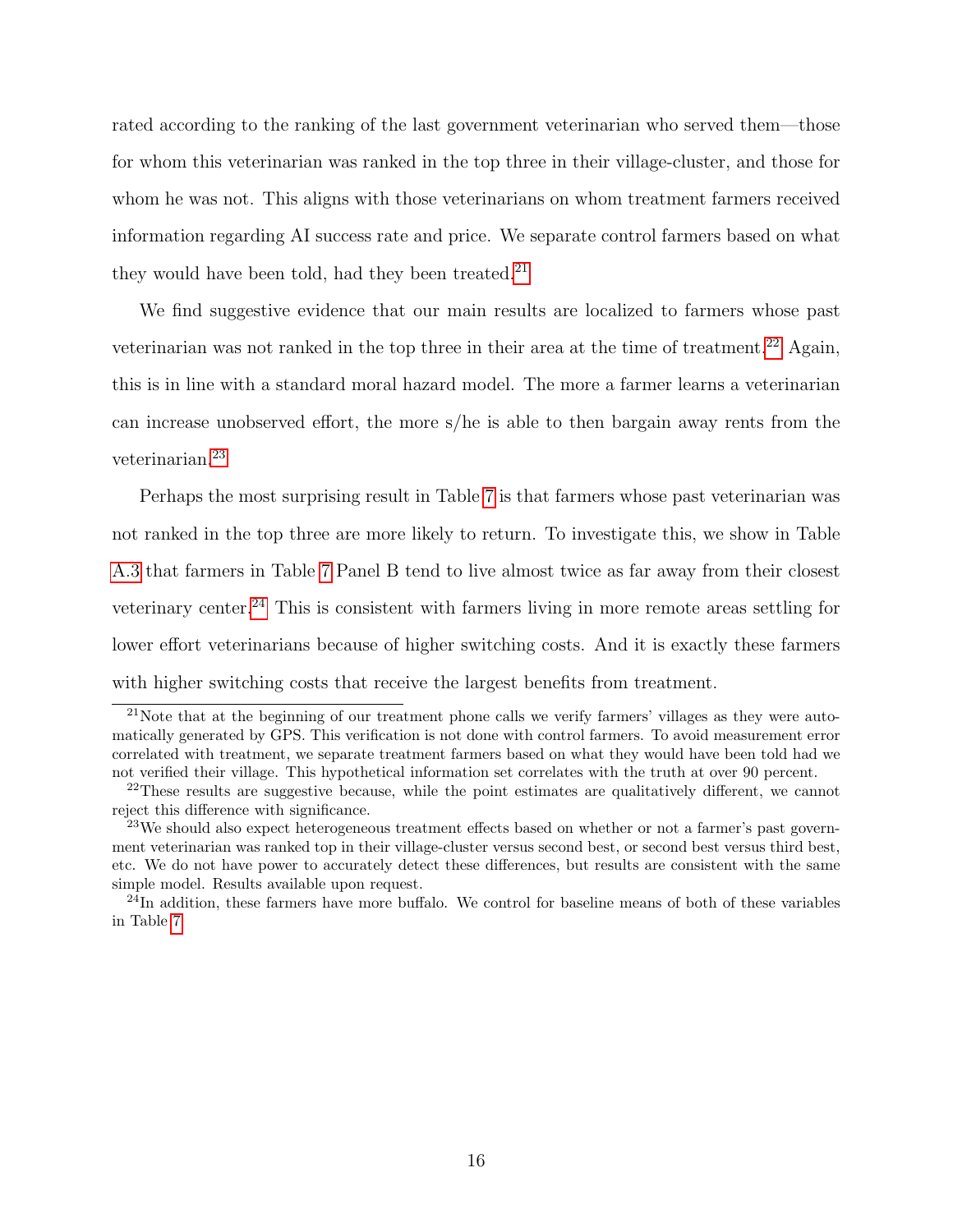# <span id="page-16-0"></span>4.6 Results using farmer expectations from the representative survey sample

If we are to believe that our results are in line with a standard moral hazard model, we should expect the level of asymmetric information between farmers and veterinarians at baseline to be important. We present three results in this vain, in this case using farmers' stated expectations. These expectations come from our representative survey sample, in which we asked farmers what they expect the average AI success rate of their past veterinarians to be.

In Figure [6,](#page-34-0) we compare farmers' expected average AI success rate for their veterinarian prior to treatment with the actual average AI success rate of that veterinarian. Actual average AI success rates are drawn from our clearinghouse data prior to October 2014 when treatment calls began.

Our first result is in Panel A of the figure—at baseline there is no correlation between farmer expectations and the true AI success rate of their veterinarian. This suggests there is room to improve service delivery by relieving asymmetric information.

Our second result is in Panel B of the figure—at endline there is a strong correlation between expectations and the truth for treatment farmers. In other words, treatment changes expectations. This is a crucial test that information was passed on through our treatment. Panel C presents the endline correlation for control farmers—while much smaller than with treatment farmers and insignificant, there is a positive correlation. Thus suggests potential information spillovers between treatment and control farmers, which would attenuate our treatment results above.

Point estimates for these two results are reported in Table [8.](#page-34-1) The null hypothesis that the coefficients in columns (2) and (3) are equal is almost rejected, with a p-value of 0.115.

Third, using farmer expectations we can also separate treatment effects by the level of asymmetric information between farmers and veterinarians at baseline. To do so, we difference farmers' expected average AI success rate with the truth. We then split our sample according whether farmers had above or below the median in this difference. Positive values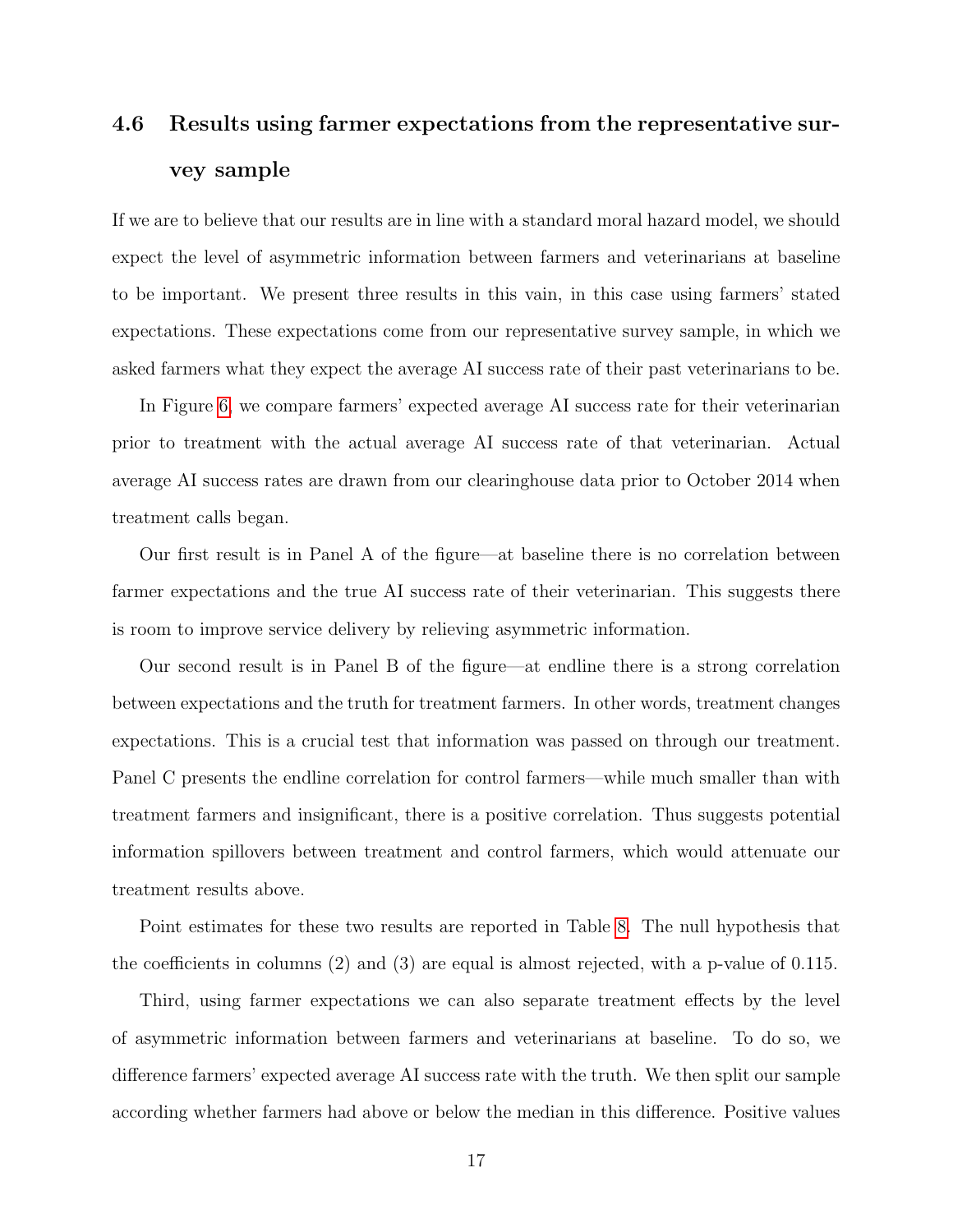in this difference occur when farmers are told that their veterinarian is better than they expected; negative values occur when farmers are told their veterinarian is worse than they expected. The median is .012.

Table [9](#page-35-0) presents results from this heterogeneity analysis. We find that, as with treatment effects by government veterinarian rank, the more unexpectedly negative the information a farmer receives about their veterinarian, the more s/he is able to then bargain away rents from the veterinarian.

### <span id="page-17-0"></span>5 Discussion

#### 5.1 Interpretation: Unobserved effort or inherent ability?

Several results suggest that the treatment effect on AI success rates is entirely due to increased veterinarian effort for the treated. To illustrate this, we can walk through the process by which farmers select a veterinarian and negotiate prices and effort. First, farmers decide whether to get AI at all when a cow is in heat. Next, they decide whether to stick with their previous veterinarian. If farmers switch, they then decide whether to call a government or private veterinarian. Finally, they decide how to engage with this veterinarian in pre-visit negotiations over the phone as well as during the AI visit (and veterinarians have to decide how to respond).

In our setting, farmers almost always choose to inseminate their livestock in heat, so we would not expect any changes in this decision. Next, we show in Table [4](#page-28-0) that treatment farmers are no more likely than control farmers to switch veterinarians after treatment. Thus the treatment effect cannot be driven by farmers simply switching to the 'best vet'.

We do see changes in whether farmers call a government or private veterinarian, however. Importantly, we show in Table [3](#page-27-1) that treatment farmers who subsequently switch to private providers do not have increased AI success rates. If our treatment effect is driven by changes in farmer behavior towards their livestock, we would expect effects regardless of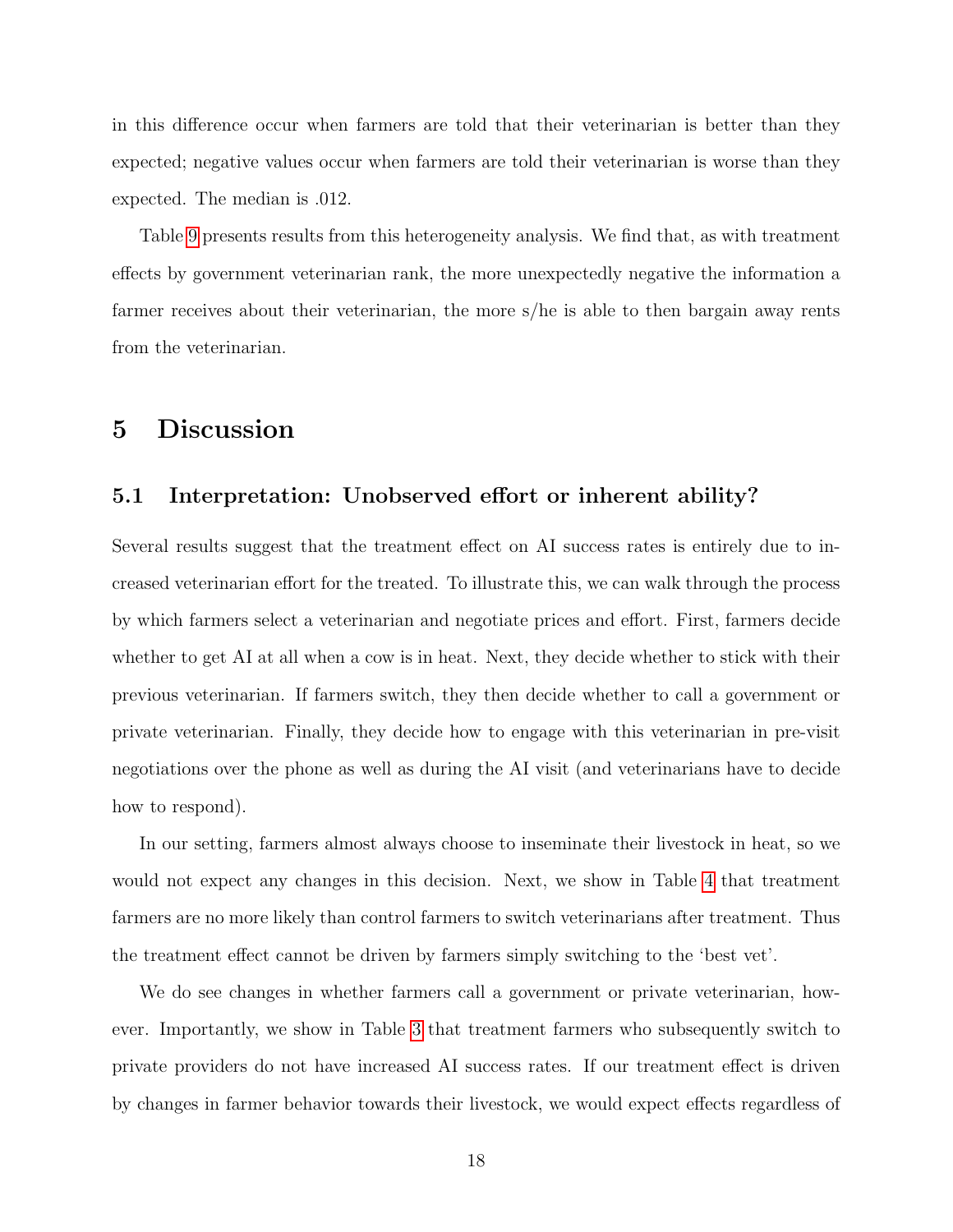which veterinarian the farmer selects after treatment. The same argument can be applied to the results from Section [4.5.](#page-14-1) If our treatment effect is driven by changes in farmer behavior, farmers' past veterinarian ranking should not matter.

Thus, we can turn to the final part of the decision process as the likely mechanism farmers' engagement with veterinarians. Our results are consistent with farmers using the information we provide to them to negotiate reductions in government veterinarians' informational rents through higher effort and lower prices. And while farmers may be able to improve AI success rates through their behavior alone, the decrease in prices that we find requires a change in veterinarian behavior.

If we are to view increased veterinarian effort as the driver of our results, then that effort must be easily varied across visits. Anecdotes suggest that this is true. One commonly cited example of low veterinarian effort is the way in which veterinarians treat semen straws. As mentioned above, the provincial government delivers these straws to veterinary centers in liquid nitrogen canisters, and they must be kept frozen until just before use. Veterinarians sometimes take straws out before leaving on a visit rather than transporting the canister to the farm. This likely results in the semen spoiling, though the veterinarian still performs AI and charges the farmer. And because farmers call veterinarians before AI to negotiate a time and price, treatment farmers could pressure them to take better care transporting semen. Veterinarians would have to exert more effort but farmers would likely still pay them positive rents rather than having to pay the cost to find a new veterinarian.

### 5.2 Social welfare implications

To understand the social welfare implications of this intervention, we consider benefits and costs to farmers and to veterinarians as well as the cost of the intervention itself.<sup>[25](#page-18-0)</sup>

Benefit to farmers: if the treatment effect of 27 percent on AI success rates translates into just three percent more calves born per year per farmer (i.e., if farmers with a failed

<span id="page-18-0"></span> $25$ We do not consider changes in price as such is a transfer with no net social welfare implications.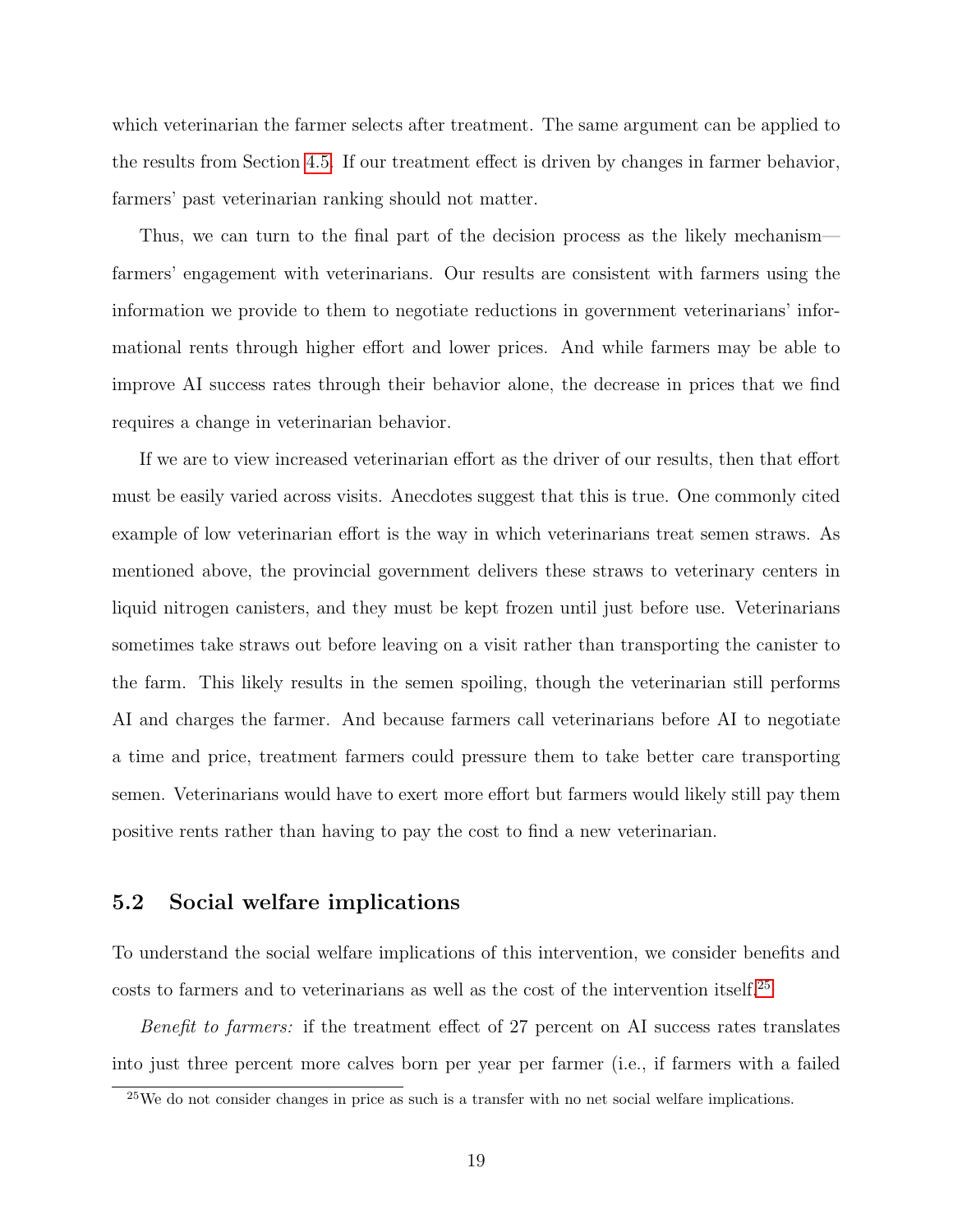AI attempt are able to successfully impregnate their animal two months later), and the expected value of a calf is roughly 107,500 PKR (approximately 1075 USD) at the market, then treatment farmers would earn an additional 3,225 PKR (32 USD) per year, equal to nearly half of one month's median income.<sup>[26](#page-19-0)</sup> This is a conservative estimate. It does not count the additional net value of two months of milk nor the cumulative net present value effect of an increased future stream of livestock.

Cost to farmers: we showed that farmer treatment effects are not due to changes in farmer behavior, we do not consider there to be costs to farmers of this intervention.

Benefit to veterinarians: farmers do not switch veterinarians more as a result of treatment, which suggests no change in veterinarian market shares that could impact social welfare. However, treatment farmers are more likely to return for government AI. Thus, if anything, government veterinarians benefit from this intervention. This would be at the cost of private veterinarians, however, so we will not consider it.

Cost to veterinarians: we do not believe the marginal cost to veterinarians' increased effort induced by treatment to be very large in this setting, as travel costs are paid either way. Government veterinarians also do not spend any more time visiting treatment farmers. Any costs must be in terms of concentration, etc.

Cost of the intervention: including one-time fixed costs to develop our clearinghouse technology, this intervention cost approximately 50,000 USD to reach over 6,000 farmers for treatment or control calls, or approximately 8 USD per farmer.

Adding it up, we find benefits of 32 USD per farmer from an intervention that cost 8 USD per farmer. This suggests a large, 300 percent return.

<span id="page-19-0"></span> $^{26}$ This calf value is the average of male and female calf prices reported at http://www.pakdairyinfo.com/feasibility.htm, accessed 10/8/2015. The monthly median income of households in Paksitan, according to the World Bank, is 73.26 USD per month, accessed 10/8/2015.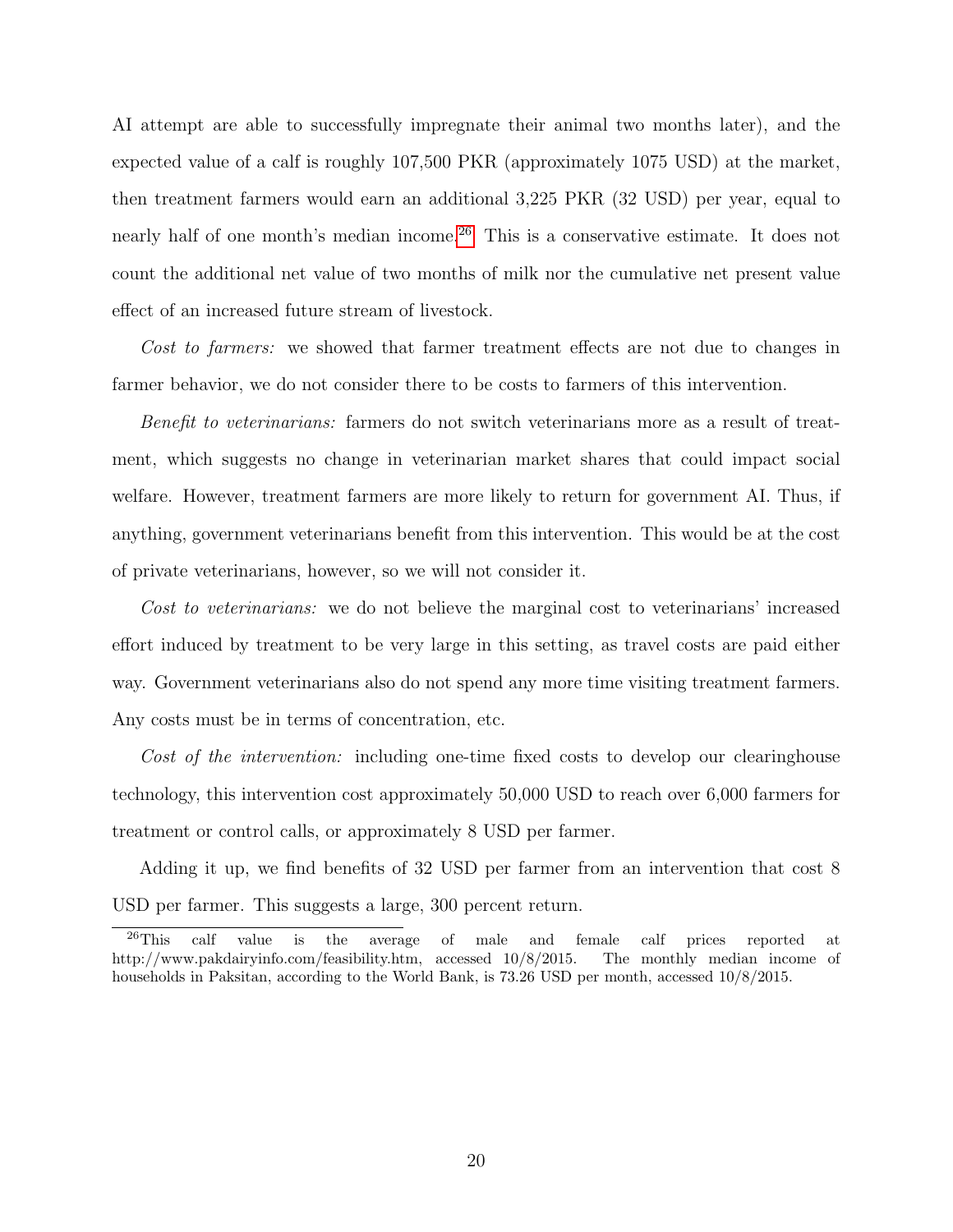## <span id="page-20-0"></span>6 Conclusion

In this paper, we present results from the randomized controlled trial of a novel solution to a common government accountability failure: shirking by government agents in a setting of asymmetric information. Our solution is novel not only in that it leverages the cost-effective, self-sustaining nature of crowdsourcing to help the poorest, but also in that it does so in a tough setting. In rural Punjab, the market for artificial insemination is thin, literacy rates are low, and cellular networks are very limited—yet we were able to employ an information clearinghouse with success.

The very fact that our clearinghouse was successful purely through providing information confirms the existence of asymmetric information in this setting. And the fact that veterinarians respond with increased effort confirms that this asymmetric information is about unobserved effort. While these confirmations are neither novel nor heartening in and of themselves, they allow us to fit the livestock sector in Punjab into a context that is much more general. Moral hazard has been documented in numerous sectors, public and private, across the developing world. We might expect our clearinghouse to help citizens in any of these sectors, so long as they answer the phone.

And given the low cost of our clearinghouse, we might expect similarly large returns in other sectors. Conservative estimates suggest a 300 percent return to farmers on the cost of the intervention. This is driven by a 27 percent increase in AI success rates for treatment farmers. In other words, thousands of poor, rural Pakistanis who were treated are now more likely to have milk to drink and calves to raise or to sell for substantial income. This is heartening.

As a testament to the scalability of our clearinghouse, we have already begun conversations within the Livestock Department about expanding the program to all of Punjab. This would require no additional fixed costs and less than proportional marginal costs. Across contexts, we are already experimenting with scaling our information clearinghouse to relieve asymmetric information between citizens and pollution regulators in Punjab. We hope to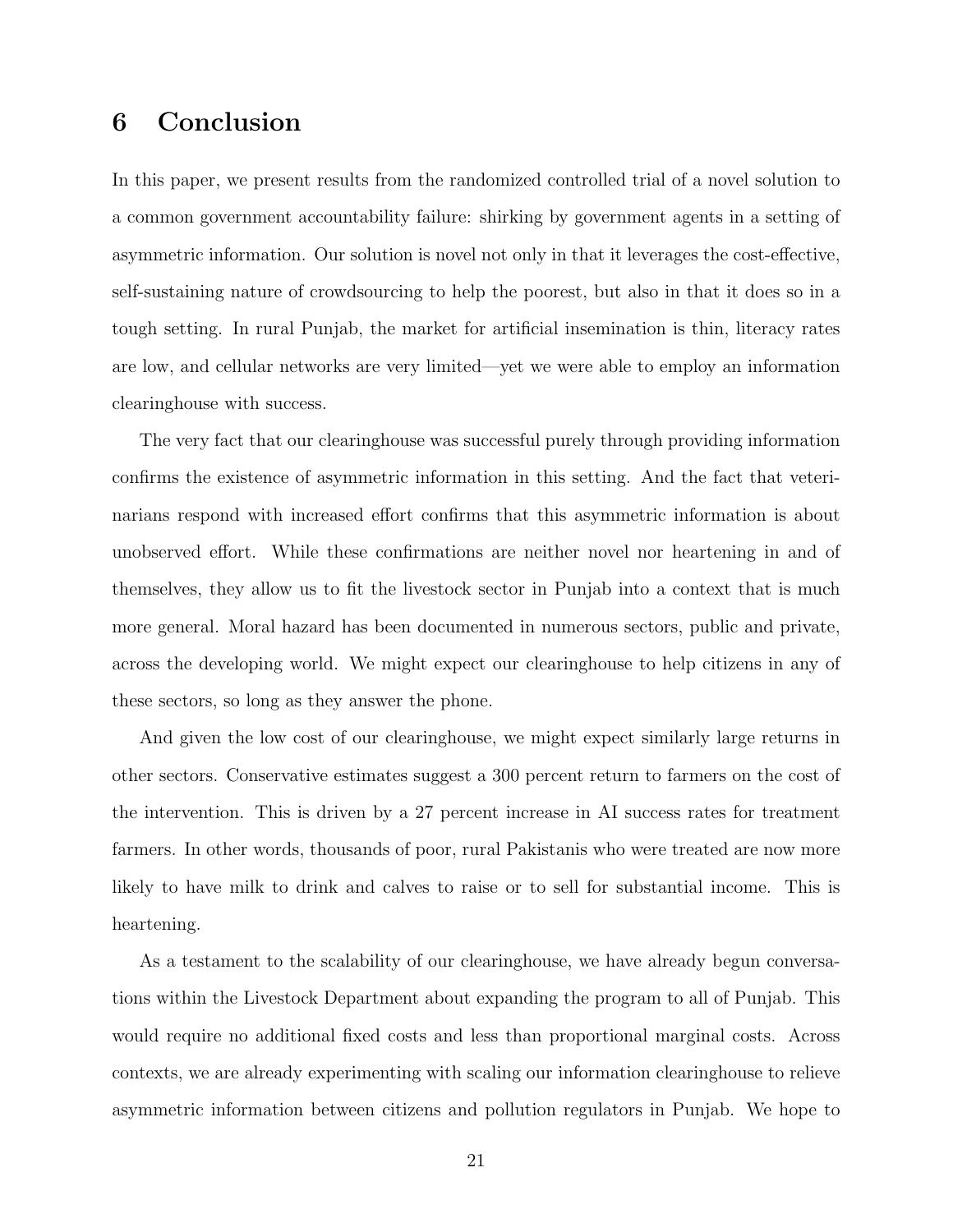learn how crowdsourcing can work in a regulatory rather than a market environment, and for public rather than private goods.

Some of these effects of improving the flow of information depend on how connected the population is, and the price of connectivity. In another project, we are experimenting with the placing of cellular towers to understand how economic, social, and political outcomes are impacted by across-the-board decreases in the cost of transmitting information.

We hope this paper and other new studies will improve our understanding of how technology can be leveraged to improve the feasibility and impact of already tried-and-true interventions, such as monitoring to reduce asymmetric information. As cellular networks improve and as technology to collect, aggregate, and disseminate information advances, our results suggest we may see improved outcomes for citizens across the rural developing world.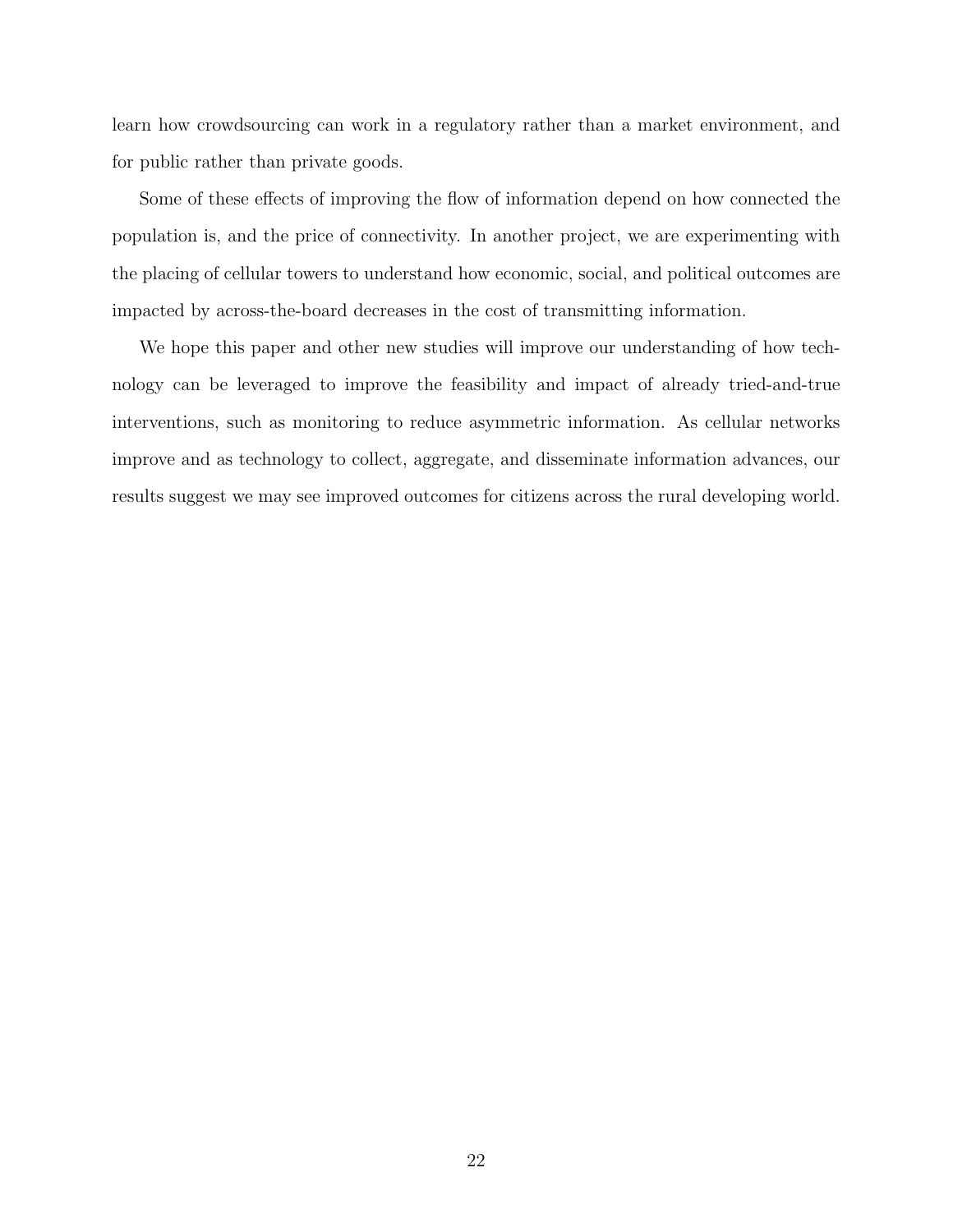### References

- <span id="page-22-4"></span>Aker, Jenny C, "Information from markets near and far: Mobile phones and agricultural markets in Niger," American Economic Journal: Applied Economics, 2010, 2 (3), 46–59.
- <span id="page-22-8"></span>Andrabi, Tahir, Jishnu Das, and Asim Ijaz Khwaja, "Report cards: The impact of providing school and child test scores on educational markets," 2014.
- <span id="page-22-1"></span>Bandiera, Oriana, Andrea Prat, and Tommaso Valletti, "Active and Passive Waste in Government Spending: Evidence from a Policy Experiment," American Economic Review, 2009, 99 (4), 1278–1308.
- <span id="page-22-7"></span>Callen, Michael, Saad Gulzar, Ali Hasanain, Yasir Khan, and Arman Rezaee, "Personalities and Public Sector Performance: Evidence from a Health Experiment in Pakistan," Technical Report, National Bureau of Economic Research 2015.
- <span id="page-22-2"></span>Chaudhury, Nazmul, Jeffrey Hammer, Michael Kremer, Karthik Muralidharan, and F Halsey Rogers, "Missing in action: teacher and health worker absence in developing countries," The Journal of Economic Perspectives, 2006, 20 (1), 91–116.
- <span id="page-22-5"></span>Duflo, Esther, Rema Hanna, and Stephen P Ryan, "Incentives work: Getting teachers to come to school," The American Economic Review, 2012, pp. 1241–1278.
- <span id="page-22-10"></span>Fafchamps, Marcel and Bart Minten, "Impact of sms-based agricultural information on indian farmers," The World Bank Economic Review, 2012, 26 (3), 383–414.
- <span id="page-22-0"></span>Ferraz, Claudio and Frederico Finan, "Electoral accountability and corruption: Evidence from the audits of local governments," American Economic Review, June 2011, 101 (4), 1274–1311.
- <span id="page-22-12"></span>Henderson, Ralph H and T Sundaresan, "Cluster sampling to assess immunization coverage: a review of experience with a simplified sampling method.," Bulletin of the World Health Organization, 1982, 60 (2), 253.
- <span id="page-22-3"></span>**Jensen, Robert**, "The digital provide: Information (technology), market performance, and welfare in the South Indian fisheries sector," The Quarterly Journal of Economics, 2007, pp. 879–924.
- <span id="page-22-9"></span>Jin, Ginger Zhe and Phillip Leslie, "The effect of information on product quality: Evidence from restaurant hygiene grade cards," The Quarterly Journal of Economics, May 2003.
- <span id="page-22-11"></span>Mitra, Sandip, Dilip Mookherjee, Maximo Torero, and Sujata Visaria, "Asymmetric information and middleman margins: An experiment with west bengal potato farmers," 2014. Working paper.
- <span id="page-22-6"></span>**Olken, Benjamin A. and Rohini Pande**, "Corruption in Developing Countries," Annual Review of Economics, 2012, 4, 479–509.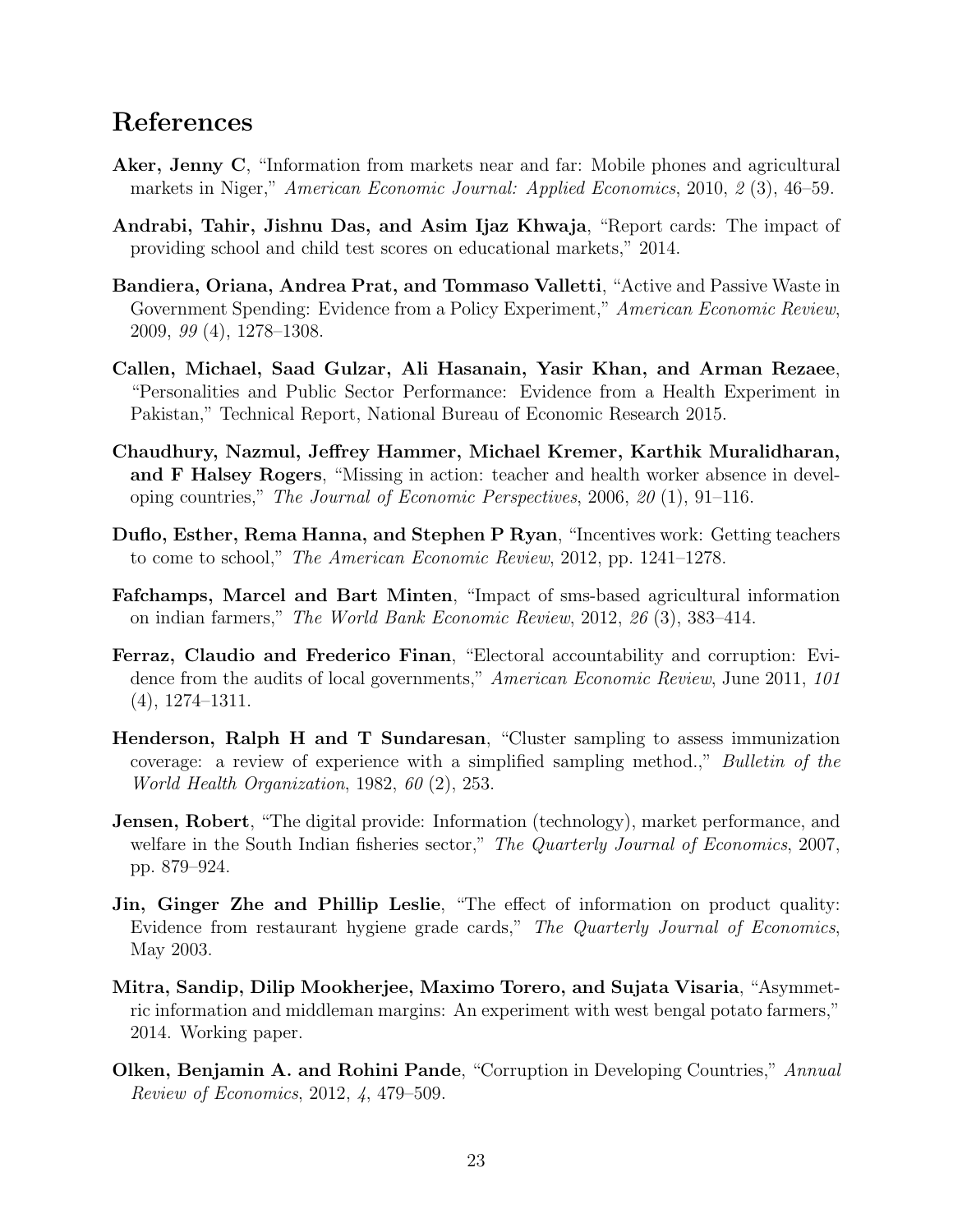- <span id="page-23-2"></span>Reinikka, Ritva and Jakob Svensson, "Local Capture: Evidence from a Central Government Transfer Program in Uganda," The Quarterly Journal of Economics, 2004, 119 (2), 679–705.
- <span id="page-23-3"></span>Svensson, Jakob and David Yanagizawa, "Getting prices right: the impact of the market information service in Uganda," Journal of the European Economic Association, 2009, 7 (2-3), 435–445.
- <span id="page-23-1"></span>Wild, Lena, Vikki Chambers, Maia King, and Daniel Harris, "Common Constraints and Incentive Problems in Service Delivery," Technical Report, Overseas Development Institute 2012.
- <span id="page-23-0"></span>World Bank, World Development Report 2004: Making Services Work for the Poor, World Bank, 2004.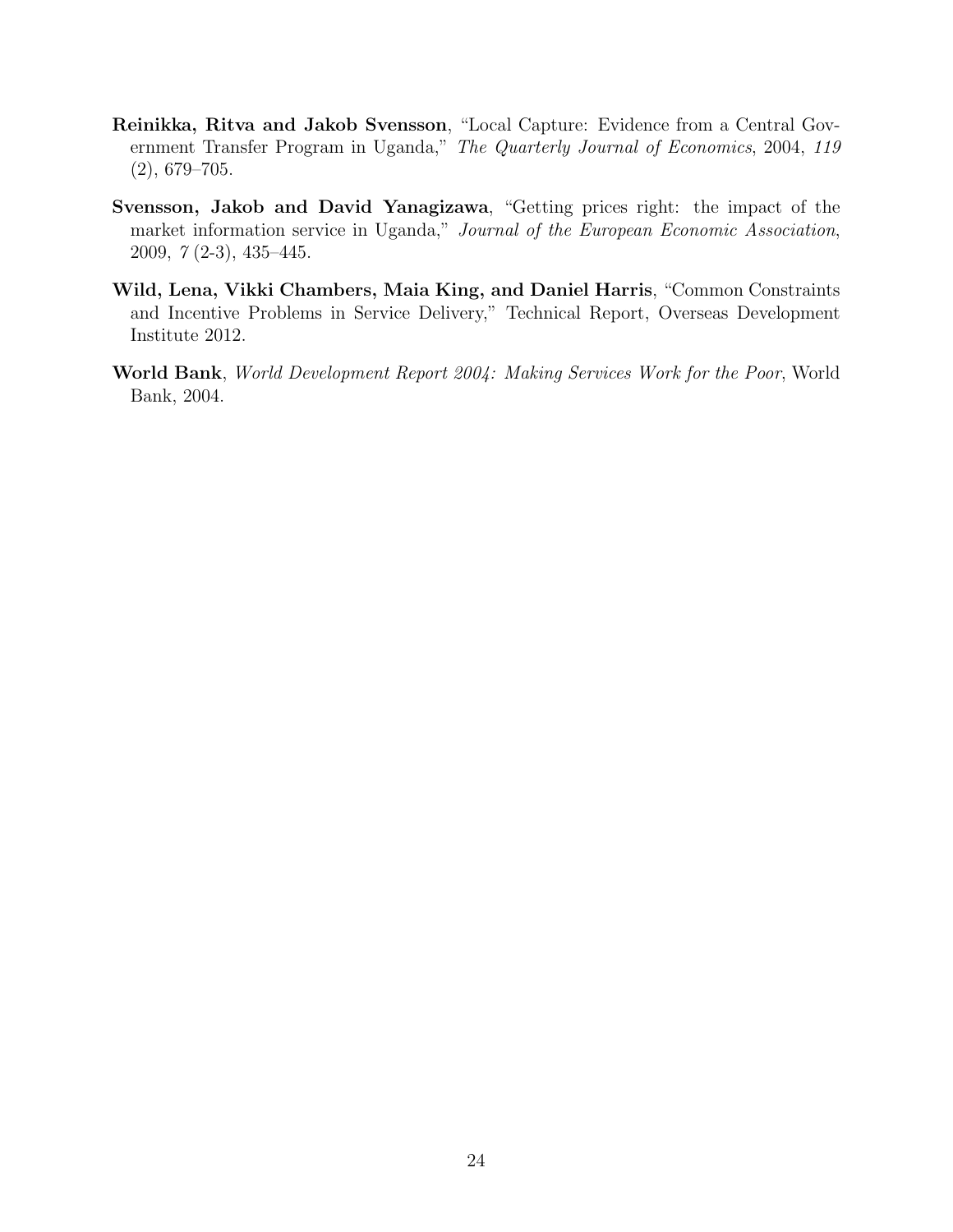## <span id="page-24-0"></span>7 Tables and figures

|                                                 | Treatment | Control              | <b>Difference</b> | P-value |
|-------------------------------------------------|-----------|----------------------|-------------------|---------|
| Satisfaction with AI service provision (1-5)    | 4.185     | 4.136                | 0.049             | 0.123   |
|                                                 | [0.736]   | [0.760]              | (0.029)           |         |
| Farmer switched vets since last AI visit        | 0.052     | 0.047                | 0.005             | 0.133   |
|                                                 | [0.222]   | [0.213]              | (0.0100)          |         |
| AI visit charges (PKR)                          | 196       | 203                  | $-7$              | 0.479   |
|                                                 | [180]     | [250]                | (9)               |         |
| AI visit success rate (pregnancy / AI attempts) | 0.686     | 0.687                | $-0.002$          | 0.432   |
|                                                 | [0.458]   | [0.457]              | (0.016)           |         |
| No of cows owned by farmer                      | 2.544     | 2.447                | 0.097             | 0.312   |
|                                                 | [3.439]   | $\left[3.053\right]$ | (0.155)           |         |
| No of buffalo owned by farmer                   | 3.121     | 3.315                | $-0.195$          | 0.771   |
|                                                 | [3.777]   | [6.347]              | (0.366)           |         |
| Distance to closest AI center (km)              | 2.170     | 2.277                | $-0.107$          | 0.825   |
|                                                 | [2.254]   | [2.259]              | (0.114)           |         |

Table 1: Treatment balance—clearinghouse data

Notes: Standard deviations reported in brackets. Standard errors reported in parentheses. Means and differences are unconditional. P-values are from OLS regressions with randomization strata fixed effects and standard errors clustered at the village-cluster level. The sample consists of 6,473 pre-treatment farmer-visit-level observations from 3,094 unique farmers across 202 village-clusters. Some regressions have fewer observations due to missing data. Beginning in October 2014, treatment farmers received information about the AI success rates of their local government veterinarians. Satisfaction, AI visit charges, and numbers of cows and buffalo are reported by farmers on the phone one day after AI service provision. AI visit success rate is reported by farmers on the phone 60 days after AI service provision. Farmer switched vets and distance to closest AI center are automatically generated administrative data.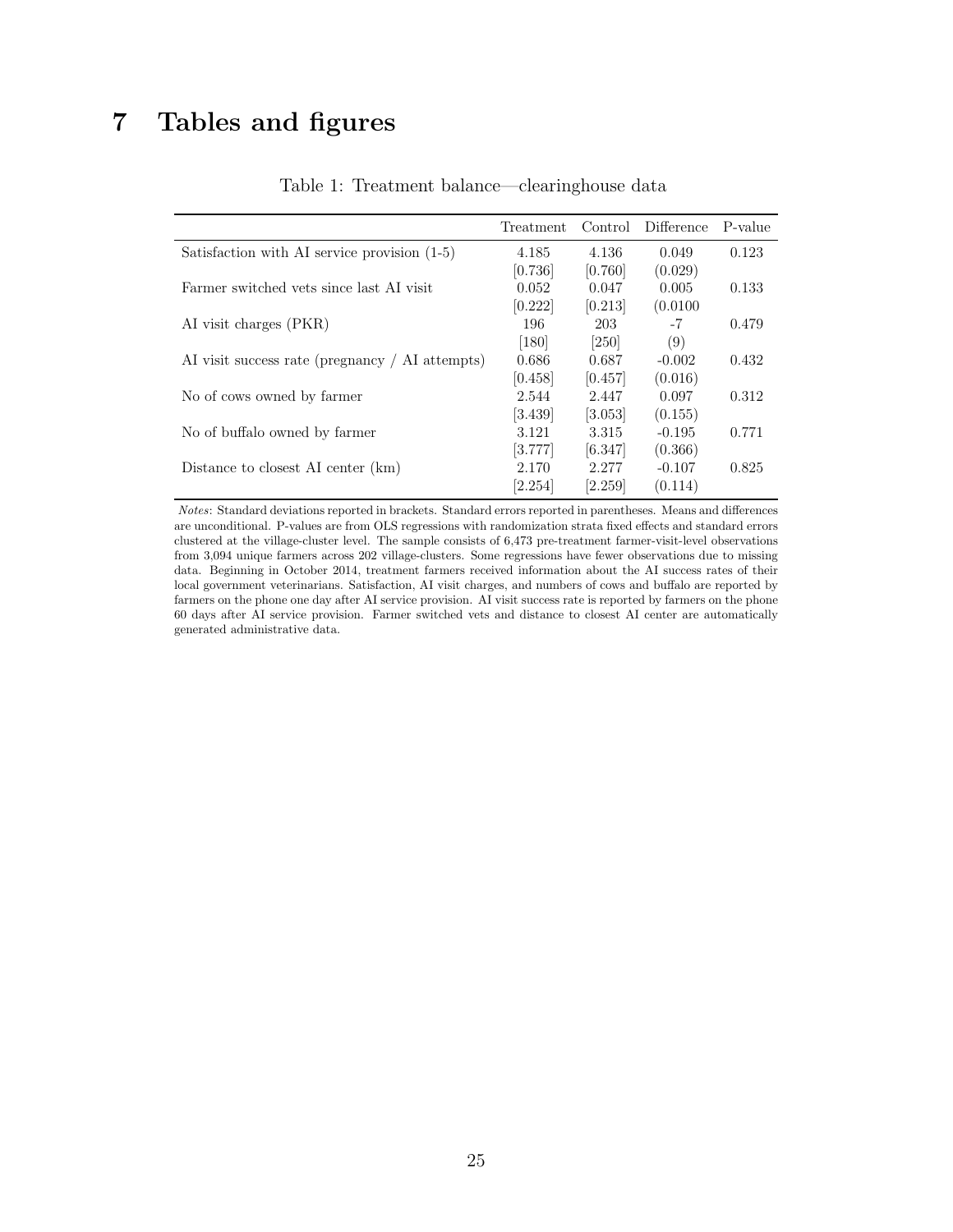



<span id="page-25-0"></span>Figure 1: Clearinghouse flowchart Figure 1: Clearinghouse flowchart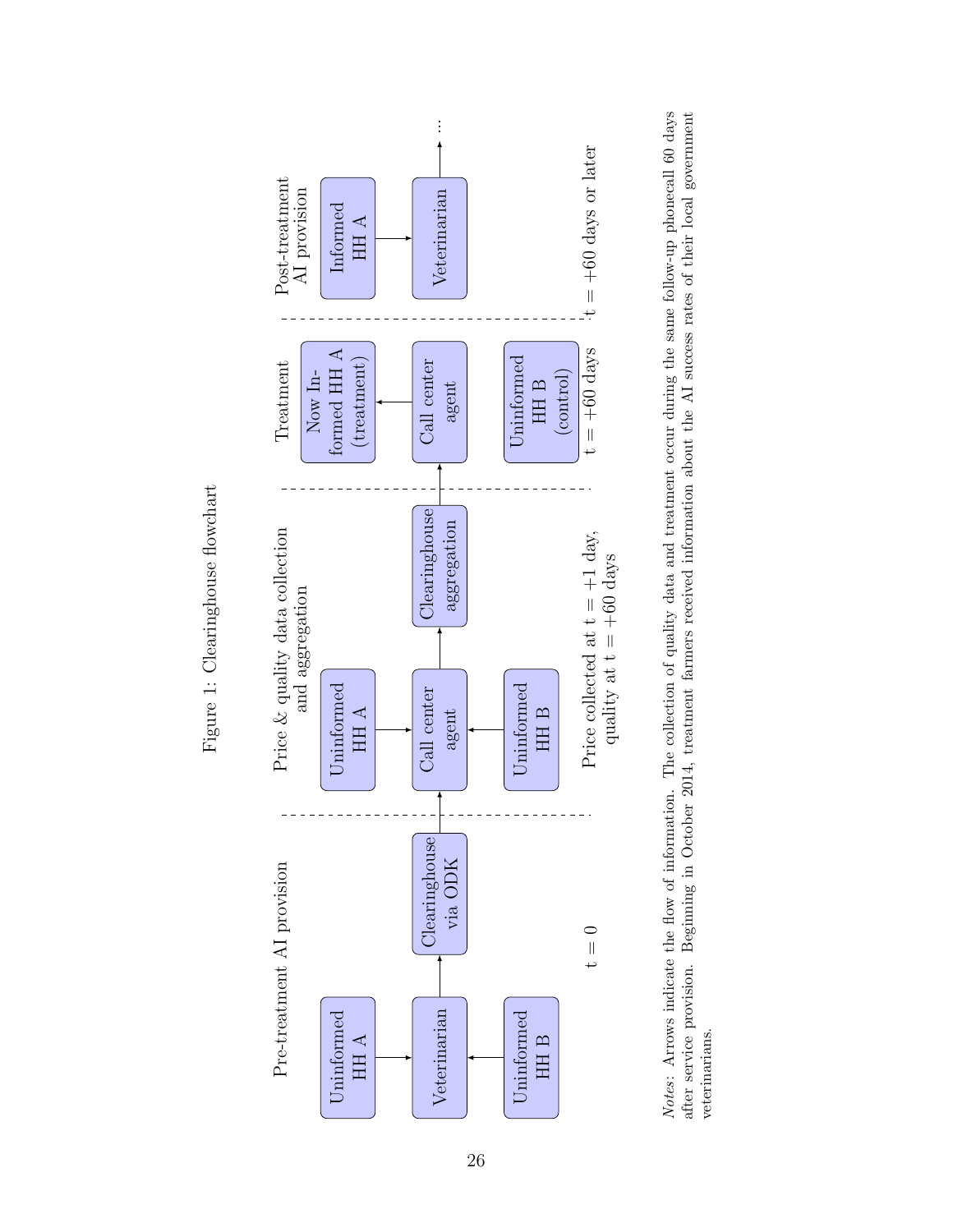<span id="page-26-0"></span>

 $The at a rate of 2$  mo.  $duration)$ 

Figure 2: Clearinghouse and representative survey timelines Figure 2: Clearinghouse and representative survey timelines

27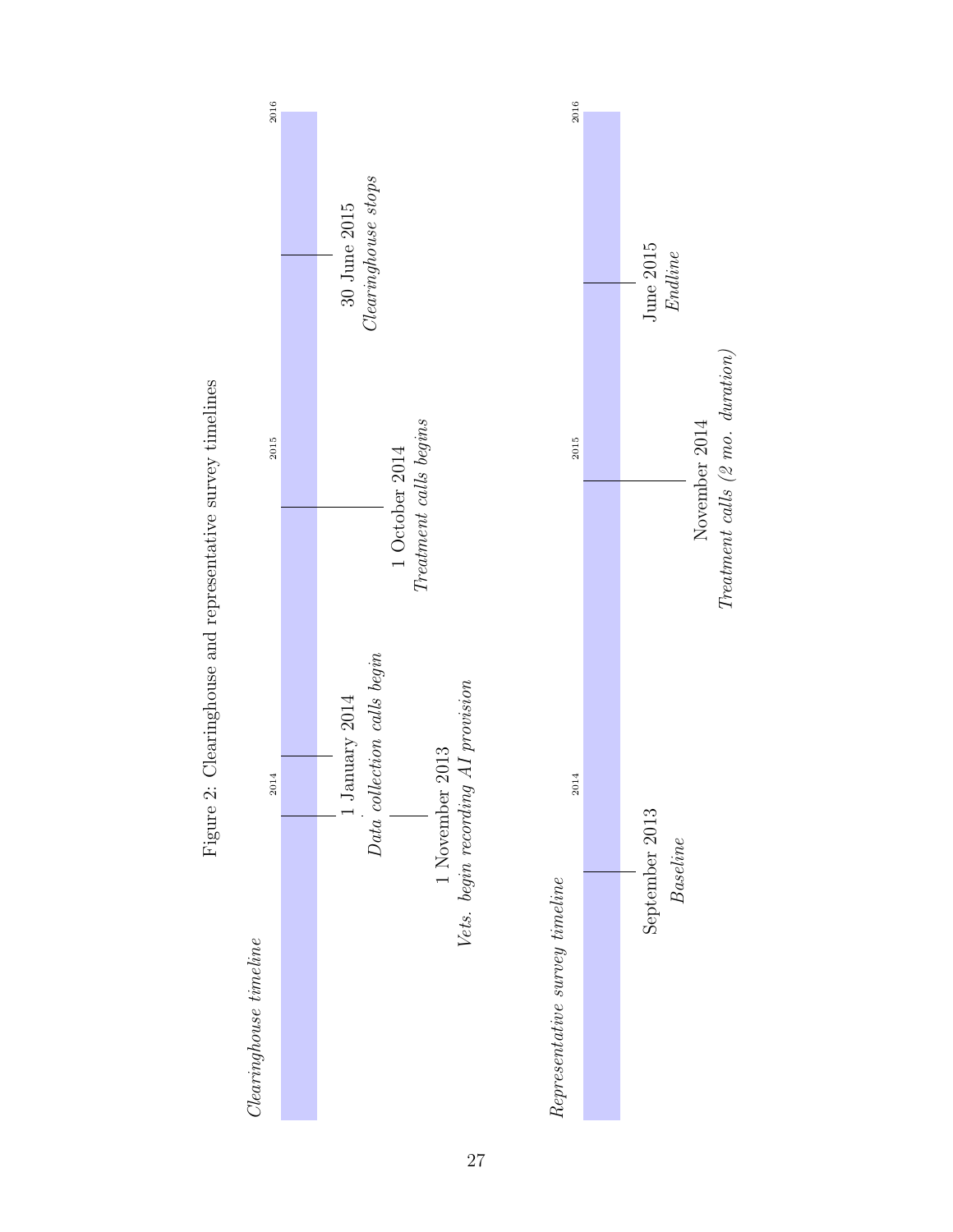<span id="page-27-0"></span>

|                                                                                                         | Treatment | Control            | Difference | P-value |
|---------------------------------------------------------------------------------------------------------|-----------|--------------------|------------|---------|
| Farmer-level baseline variables—190 observations across 61 village-clusters                             |           |                    |            |         |
| Livestock is primary source of HH's income $(=1)$                                                       | 0.085     | 0.097              | $-0.012$   | 0.748   |
|                                                                                                         | [0.281]   | [0.297]            | (0.042)    |         |
| 1-10 effort household puts into selecting veterinarian                                                  | 6.200     | 5.575              | 0.625      | 0.491   |
|                                                                                                         | [2.361]   | [2.049]            | (0.537)    |         |
| Farmer attrited from in-person endline                                                                  | 0.021     | 0.011              | 0.011      | 0.812   |
|                                                                                                         | [0.145]   | 0.104              | (0.018)    |         |
| Farmer-visit-level variables—356 pre-treatment observations from 190 farmers across 61 village-clusters |           |                    |            |         |
| Farmer switched vets since last recorded AI visit $(=1)$                                                | 0.179     | 0.190              | $-0.011$   | 0.879   |
|                                                                                                         | [0.385]   | 0.393              | (0.055)    |         |
| AI visit charges                                                                                        | 367       | 356                | 10         | 0.771   |
|                                                                                                         | $[373]$   | $\left[361\right]$ | (48)       |         |
| AI visit success rate                                                                                   | 0.703     | 0.750              | $-0.047$   | 0.159   |
|                                                                                                         | [0.447]   | [0.431]            | (0.049)    |         |
| 1-10 AI visit farmer satisfaction                                                                       | 7.694     | 9.302              | $-1.608$   | 0.290   |
|                                                                                                         | [2.184]   | 22.333             | (1.754)    |         |
| 1-10 farmer estimated AI visit veterinarian success rate                                                | 6.636     | 6.315              | 0.321      | 0.606   |
|                                                                                                         | 1.739     | 1.981              | (0.276)    |         |

#### Table 2: Treatment balance—representative survey sample

Notes: Standard deviations reported in brackets. Standard errors reported in parentheses. Means and differences are unconditional. P-values are from OLS regressions with randomization strata fixed effects and standard errors clustered at the village-cluster level. Some regressions have fewer observations due to missing data. All data come from baseline surveys fielded in August and September 2013, with the exception of "Farmer attrited from endline survey". This variable is a dummy equal to one if a farmer was present during our baseline survey and not our endline survey. The sample of farmers was selected to be geographically representative of Sahiwal and is drawn from 90 different villages. The sample is limited to farmers that report receiving services from a government veterinarian at baseline. Treatment farmers received information about the AI success rates of their local government veterinarians. Treatment calls were conducted in November 2014 and January 2015.

<span id="page-27-1"></span>

| Outcome:                   | Log price        |               |                   |           | AI success rate |                   |
|----------------------------|------------------|---------------|-------------------|-----------|-----------------|-------------------|
|                            | $\left(1\right)$ | $^{\prime}2)$ | $\left( 3\right)$ | (4)       | (5)             | $\left( 6\right)$ |
| Treatment farmer $(=1)$    | 0.027            | $-0.146$      | $-0.062$          | $0.470**$ | 0.028           | 0.172             |
|                            | (0.405)          | (0.216)       | (0.164)           | (0.186)   | (0.187)         | (0.109)           |
| Mean of dependent variable | 5.856            | 5.888         | 5.874             | 0.567     | 0.765           | 0.672             |
| $#$ Observations           | 69               | 87            | 156               | 63        | 79              | 142               |
| $#$ Village-clusters       | 27               | 39            | 53                | 29        | 35              | 51                |
| R-Squared                  | 0.633            | 0.655         | 0.540             | 0.498     | 0.281           | 0.271             |
| Sample                     | Returned         | Attrited      | <b>Both</b>       | Returned  | Attrited        | <b>Both</b>       |

Table 3: Treatment effects—representative survey sample

Notes :\*p < 0.1, \*\*p < 0.05, \*\*\*p < 0.01. Standard errors clustered at the village-cluster level reported in parentheses. All regressions include randomization strata fixed effects, survey wave fixed effects, and controls for baseline mean outcomes (switched veterinarians, log price, AI success rate) as well as dummies for whether the given observation is missing each baseline mean outcome. The sample is limited to post treatment reports of AI service provision from farmers during our endline survey, conducted in June 2015. Treatment farmers received information about the AI success rates of their local government veterinarians. Treatment calls were conducted in November 2014 and January 2015. Returned indicates farmers that received government AI before treatment and subsequently returned for government AI after treatment by the end of the project. Attrited indicates farmers who received government AI before treatment and instead subsequently received private AI by the end of the project. Log price and AI success rates are recalled by farmers from service provisions two to seven months ago.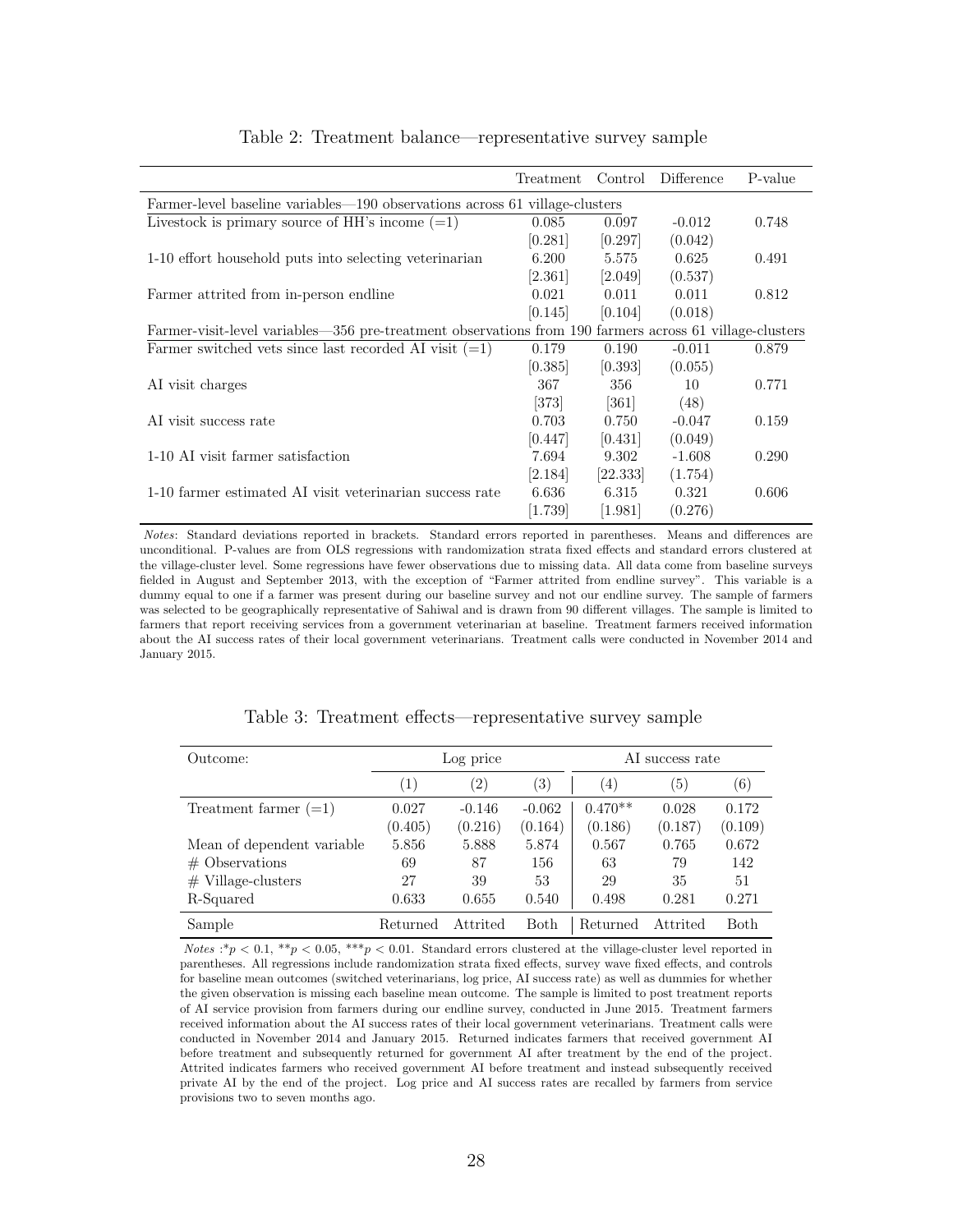<span id="page-28-0"></span>

| Outcome:                   | Returned   | Switched veterinarians Log price AI success rate |          |           |
|----------------------------|------------|--------------------------------------------------|----------|-----------|
|                            | (1)        | $^{'}2)$                                         | (3)      | (4)       |
| Treatment farmer $(=1)$    | $0.032***$ | 0.007                                            | $-0.270$ | $0.168**$ |
|                            | (0.011)    | (0.028)                                          | (0.170)  | (0.083)   |
| Mean of dependent variable | 0.098      | 0.084                                            | 5.248    | 0.623     |
| $#$ Observations           | 3184       | 629                                              | 312      | 240       |
| $#$ Village-clusters       | 205        | 111                                              | 103      | 98        |
| R-Squared                  | 0.192      | 0.305                                            | 0.596    | 0.489     |
| Sample                     | Pre        | Post                                             | Post     | Post      |

Table 4: Treatment effects—clearinghouse data

Notes :\*p < 0.1, \*\*p < 0.05, \*\*\*p < 0.01. Standard errors clustered at the village-cluster level reported in parentheses. All regressions include randomization strata fixed effects and controls for baseline mean outcomes (switched veterinarians, log price, AI success rate) as well as dummies for whether the given observation is missing each baseline mean outcome. In addition, columns (2) through (4) include exact call center script fixed effects and a time trend control. The sample for column (1) is farmers that received a government AI service and were subsequently treated, regardless of whether they then returned. The sample for columns (2) through (4) are farmers that returned after treatment. Note the differences in observations across columns are due to the fact that veterinarian switching can be detected without any successful phone calls, where as log price requires one successful phone call and AI success rate requires two successful phone calls to a farmer. Beginning in October 2014 treatment farmers received information about the AI success rates of their local government veterinarians. Returned is a dummy variable equal to one if a farmer that received government AI before treatment subsequently returned for government AI after treatment by the end of the project. Switched veterinarians is a dummy variable equal to one if the veterinarian that a farmer saw for a service provision was different than the last veterinarian seen. Log price is the log price paid for the service provision, as reported by the farmer when called to verify service provision. AI success rate is the rate of success of the AI services provided at a specific service provision upon follow up 60 days later.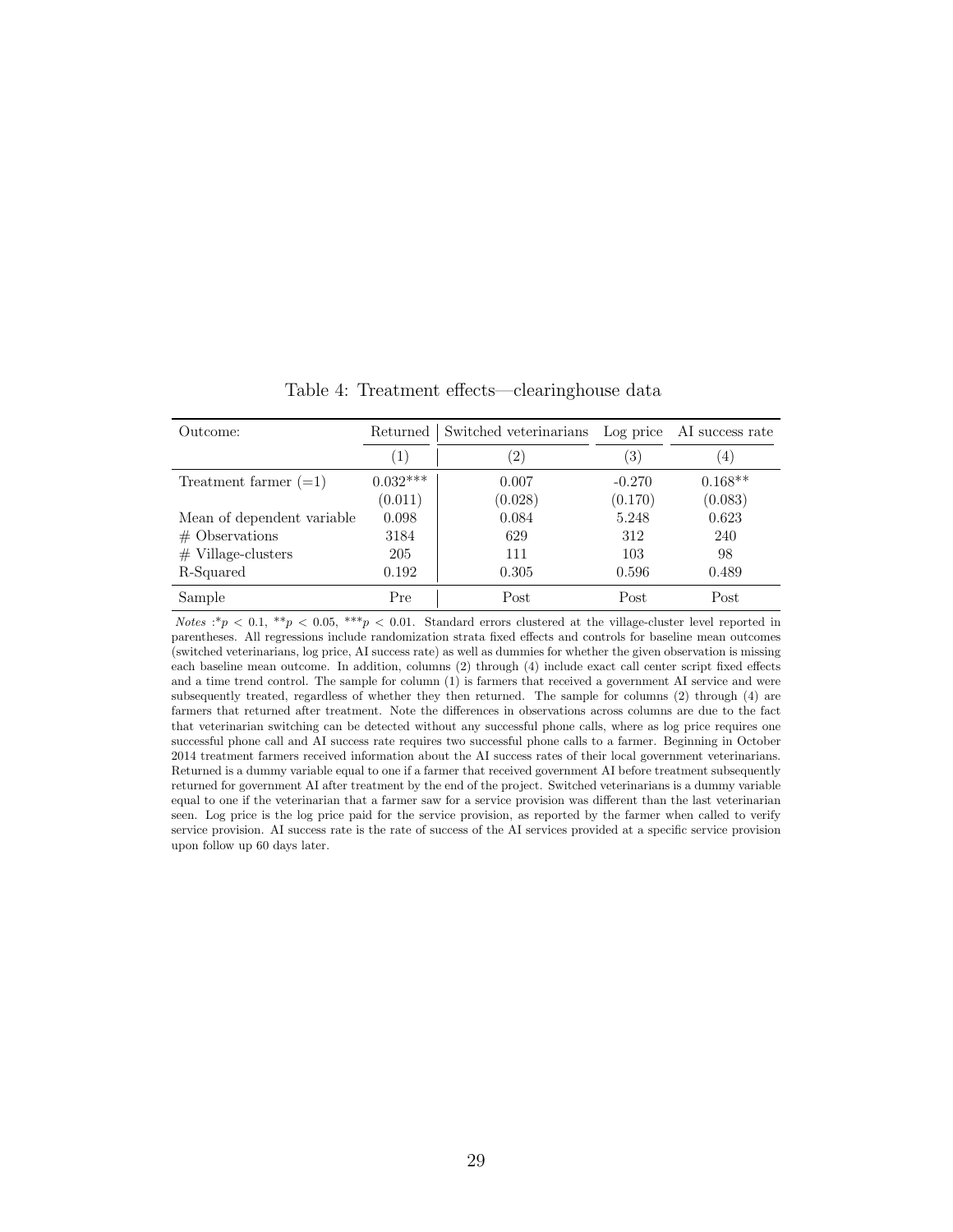<span id="page-29-0"></span>Figure 3: Farmer returned added-variable plot—clearinghouse data



Notes: The sample is farmers that received a government AI service and were subsequently treated, regardless of whether they then returned. Beginning in October 2014 treatment farmers received information about the AI success rates of their local government veterinarians. Returned is a dummy variable equal to one if a farmer that received government AI before treatment subsequently returned for government AI after treatment by the end of the project. The covariates used to predict residual values are randomization strata fixed effects and controls for baseline mean outcomes (switched veterinarians, log price, AI success rate) as well as dummies for whether the given observation is missing each baseline mean outcome.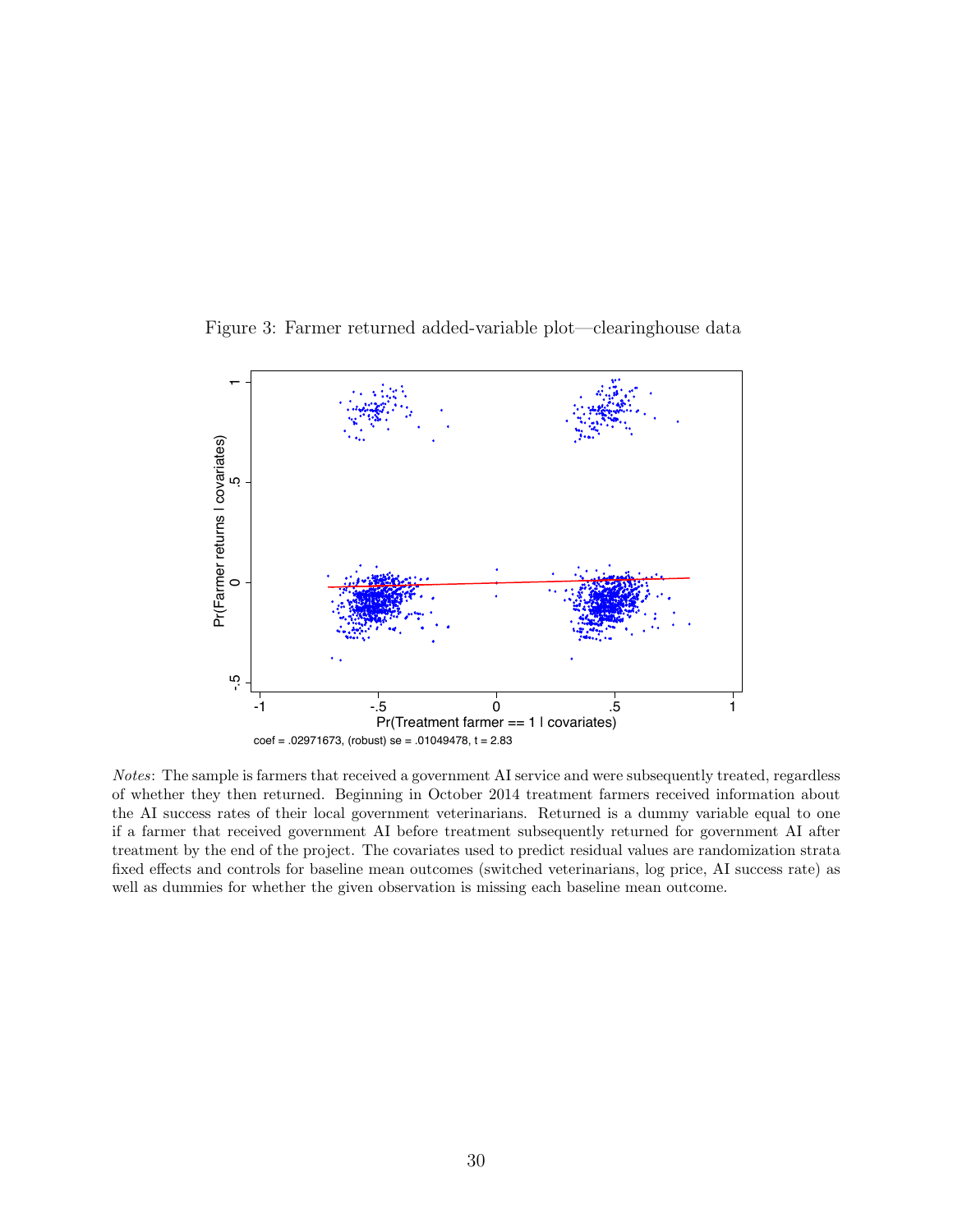<span id="page-30-0"></span>

Figure 4: AI success rates in real time—clearinghouse data

Notes: The sample is farmers that received a government AI service and then answered the phone and reported AI success 60 days later. Beginning in October 2014 treatment farmers received information about the AI success rates of their local government veterinarians. Lines are smoothed using a kernel-weighted local polynomial regression with the Epanechnikov kernel and bandwidth one. Confidence interval bootstrapped and truncated at 0.4.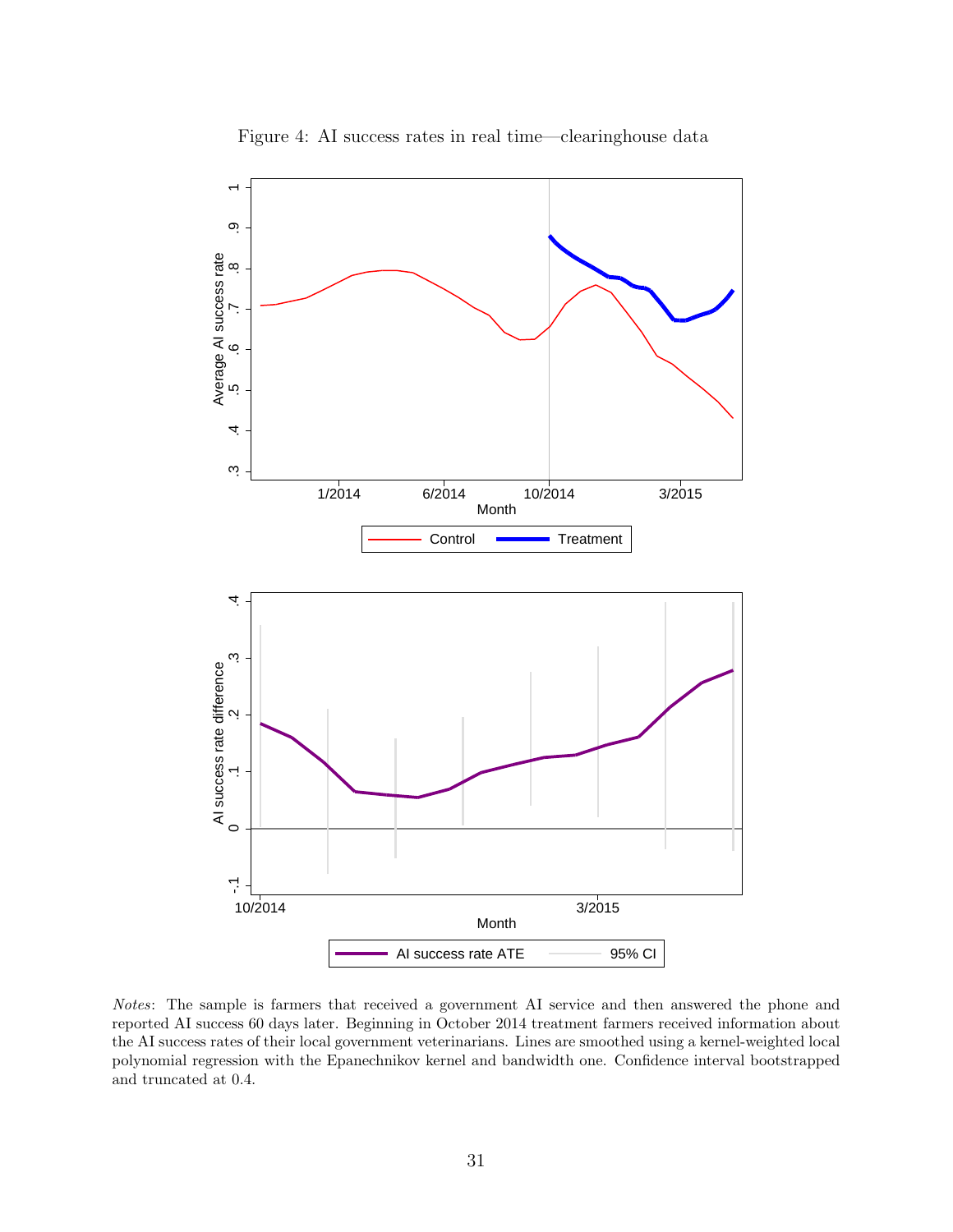<span id="page-31-0"></span>

Figure 5: Log price per AI visit in real time—clearinghouse data

Notes: The sample is farmers that received a government AI service and then answered the phone and reported price paid one day later. Beginning in October 2014 treatment farmers received information about the AI success rates of their local government veterinarians. Lines are smoothed using a kernel-weighted local polynomial regression with the Epanechnikov kernel and bandwidth one. Confidence interval bootstrapped and truncated at 0.1.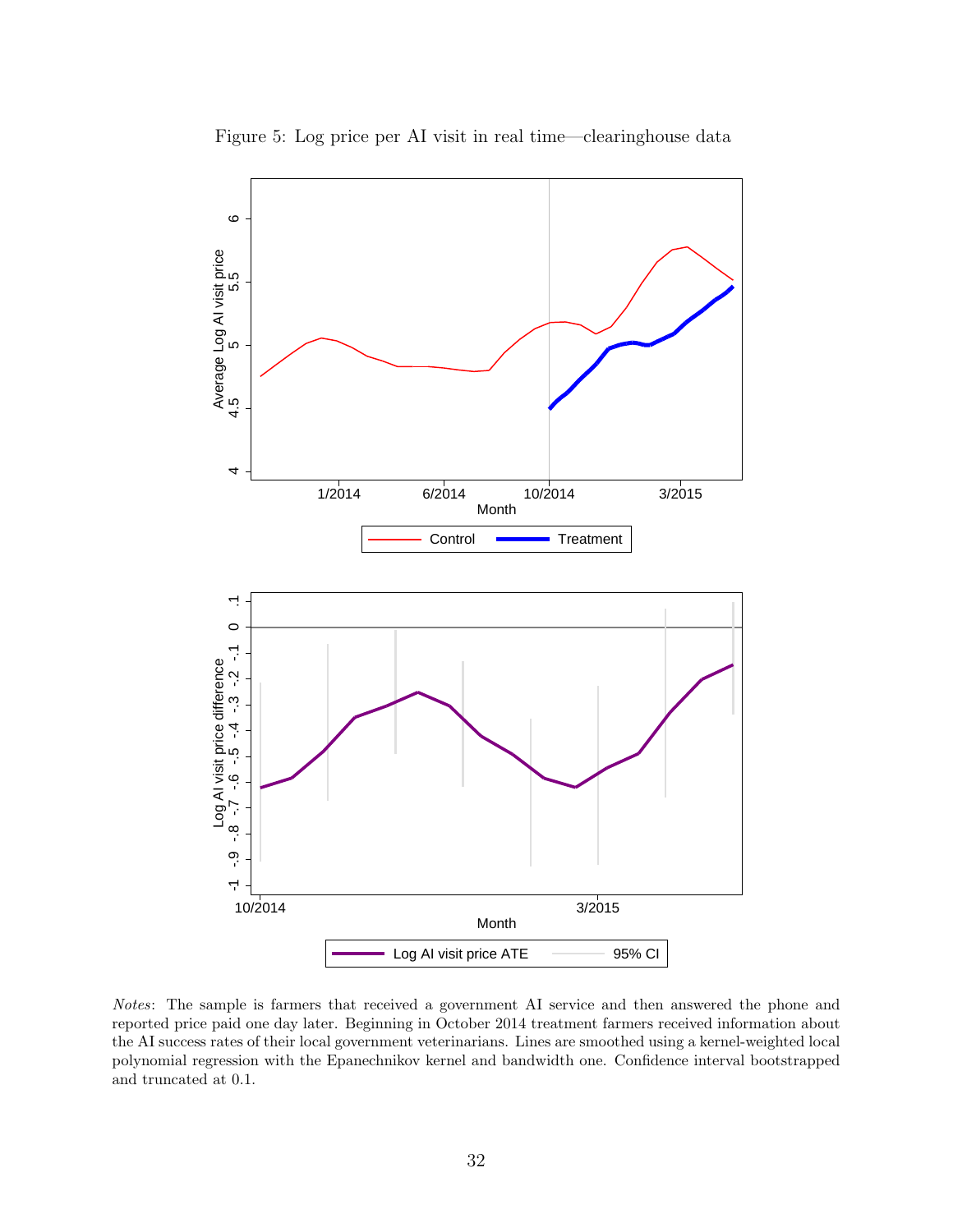<span id="page-32-0"></span>

|                                                                          | Treatment |         | Control Difference P-value |       |
|--------------------------------------------------------------------------|-----------|---------|----------------------------|-------|
| Farmer reported AI and veterinarian submitted data to call center $(=1)$ | 0.299     | 0.276   | 0.023                      | 0.758 |
|                                                                          | [0.459]   | [0.448] | (0.044)                    |       |
| Farmer reported receiving a call verifying AI service $(=1)$             | 0.287     | 0.240   | 0.047                      | 0.566 |
|                                                                          | [0.449]   | [0.422] | (0.041)                    |       |

Table 5: Does treatment induce a veterinarian reporting bias?

Notes: Standard deviations reported in brackets. Standard errors reported in parentheses. Means and differences are unconditional. P-values are from OLS regressions with randomization strata fixed effects and standard errors clustered at the village-cluster level. The sample consists of 730 farmer-visit-level observations from 440 unique farmers across 83 village-clusters from our endline survey, conducted in June 2015. Some regressions have fewer observations due to missing data. Treatment farmers received information about the AI success rates of their local government veterinarians. Treatment calls were conducted in November 2014 and January 2015."Farmer reported AI and veterinarian submitted data to call center" is a dummy equal to one if a government AI service provision reported in our endline survey was subsequently submitted to the clearinghouse by the veterinarian that performed the service. This is done by verifying survey data with clearinghouse data directly.

<span id="page-32-1"></span>

|                                                                   | Treatment | Control | Difference | P-value |
|-------------------------------------------------------------------|-----------|---------|------------|---------|
| Pre-treatment mean satisfaction with AI service provision $(1-5)$ | 4.212     | 4.248   | $-0.036$   | 0.765   |
|                                                                   | [0.684]   | [0.713] | (0.080)    |         |
| Pre-treatment mean veterinarian switching rate                    | 0.047     | 0.026   | 0.020      | 0.131   |
|                                                                   | [0.218]   | [0.206] | (0.019)    |         |
| Pre-treatment mean log AI visit charges                           | 4.852     | 4.838   | 0.014      | 0.660   |
|                                                                   | [1.356]   | [1.352] | (0.147)    |         |
| Pre-treatment mean AI success rate                                | 0.694     | 0.669   | 0.025      | 0.541   |
|                                                                   | [0.445]   | [0.439] | (0.051)    |         |
| Pre-treatment mean no. of cows                                    | 2.770     | 3.168   | $-0.398$   | 0.351   |
|                                                                   | [2.785]   | [2.349] | (0.384)    |         |
| Pre-treatment mean no. of buffalo                                 | 3.493     | 3.321   | 0.173      | 0.929   |
|                                                                   | [3.243]   | [4.109] | (0.444)    |         |
| Pre-treatment mean distance to closest AI center (km)             | 2.413     | 2.007   | 0.406      | 0.728   |
|                                                                   | [2.158]   | [2.190] | (0.245)    |         |

Table 6: Treatment balance of returning sample—clearinghouse data

Notes: Standard deviations reported in brackets. Standard errors reported in parentheses. Means and difference are unconditional. P-values are from OLS regressions with randomization strata fixed effects and standard errors clustered at the village-cluster. The sample consists of 300 farmer-level observations across 108 village-clusters of those farmers who received government AI service provisions both before and after receiving a treatment or control phone call. Some regressions have fewer observations due to missing data. Beginning in October 2014 treatment farmers received information about the AI success rates of their local government veterinarians. Satisfaction, AI visit charges, and numbers of cows and buffalo are reported by farmers on the phone one day after AI service provision. AI visit success rate is reported by farmers on the phone 60 days after AI service provision. Farmer switched vets and distance to closest AI center are automatically generated administrative data.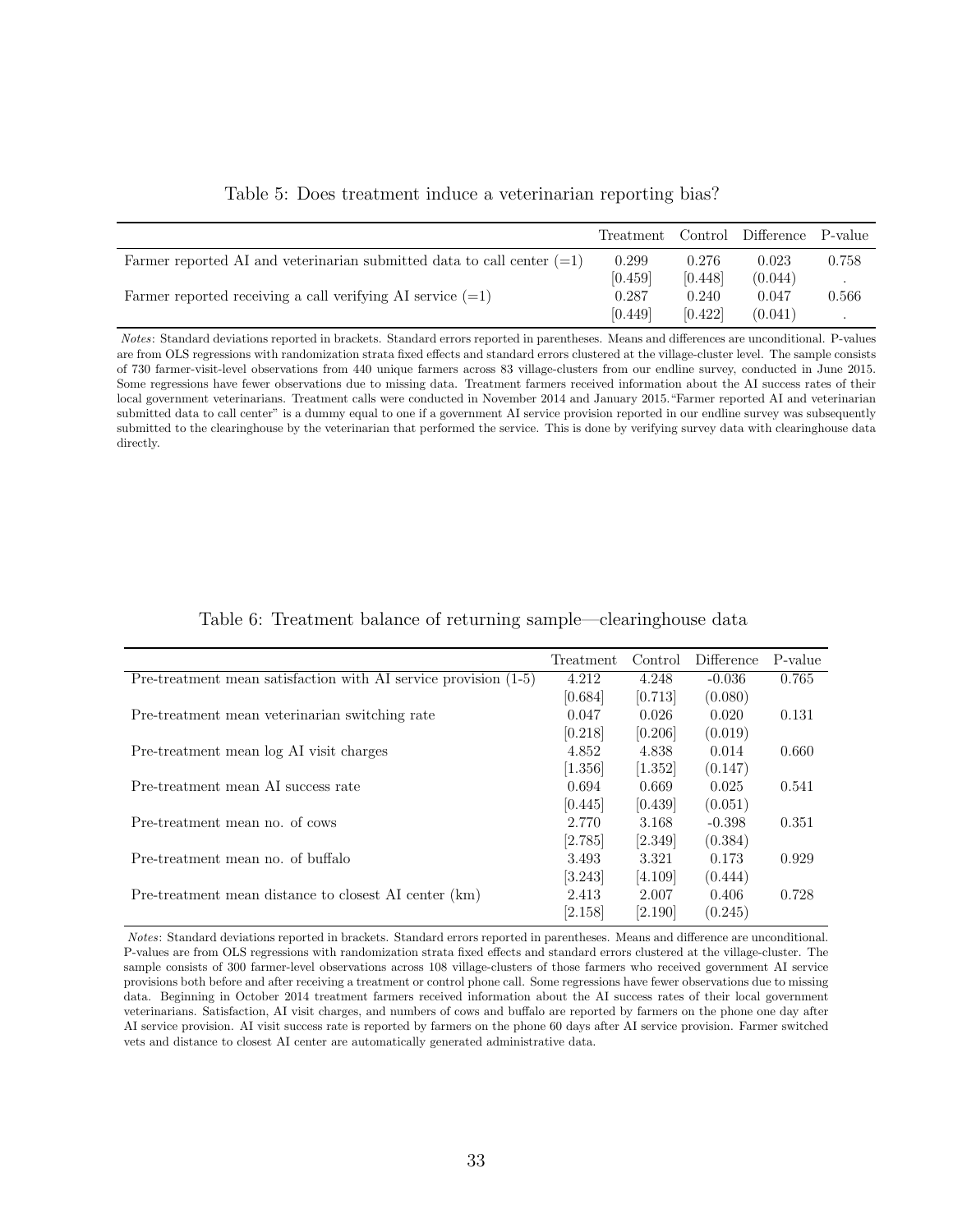| Outcome:                   | Returned                                                | Switched veterinarians Log price                    |          | AI success rate   |  |
|----------------------------|---------------------------------------------------------|-----------------------------------------------------|----------|-------------------|--|
|                            | (1)                                                     | $\left( 2\right)$                                   | (3)      | $\left( 4\right)$ |  |
|                            |                                                         | Panel A: Farmers told vet. was in top three in area |          |                   |  |
| Treatment farmer $(=1)$    | 0.008                                                   | $-0.009$                                            | $-0.169$ | 0.010             |  |
|                            | (0.013)                                                 | (0.035)                                             | (0.136)  | (0.115)           |  |
| Mean of dependent variable | 0.091                                                   | 0.098                                               | 4.903    | 0.654             |  |
| $#$ Observations           | 1977                                                    | 439                                                 | 169      | 124               |  |
| $#$ Village-clusters       | 174                                                     | 78                                                  | 66       | 56                |  |
| R-Squared                  | 0.102                                                   | 0.363                                               | 0.717    | 0.743             |  |
|                            | Panel B: Farmers told vet. was not in top three in area |                                                     |          |                   |  |
| Treatment farmer $(=1)$    | $0.039*$                                                | 0.005                                               | $-0.994$ | $0.285*$          |  |
|                            | (0.020)                                                 | (0.079)                                             | (1.419)  | (0.161)           |  |
| Mean of dependent variable | 0.067                                                   | 0.050                                               | 5.574    | 0.429             |  |
| $#$ Observations           | 1087                                                    | 166                                                 | 82       | 68                |  |
| $#$ Village-clusters       | 161                                                     | 55                                                  | 40       | 34                |  |
| R-Squared                  | 0.121                                                   | 0.576                                               | 0.819    | 0.873             |  |
| Sample                     | Pre                                                     | Post                                                | Post     | Post              |  |

<span id="page-33-0"></span>Table 7: Treatment effects by veterinarian ranking—clearinghouse data

Notes :\*p < 0.1, \*\*p < 0.05, \*\*\*p < 0.01. Standard errors clustered at the village-cluster level reported in parentheses. All regressions include randomization strata fixed effects and controls for baseline mean outcomes (switched veterinarians, log price, AI success rate) as well as dummies for whether the given observation is missing each baseline mean outcome. In addition, columns (2) through (4) include exact call center script fixed effects and a time trend control. The sample for column (1) is farmers that received a government AI service and were subsequently treated, regardless of whether they then returned. The sample for columns (2) through (4) are farmers that returned after treatment. Note the differences in observations across columns are due to the fact that veterinarian switching can be detected without any successful phone calls, where as log price requires one successful phone call and AI success rate requires two successful phone calls to a farmer. Beginning in October 2014 treatment farmers received information about the AI success rates of their local government veterinarians. Returned is a dummy variable equal to one if a farmer that received government AI before treatment subsequently returned for government AI after treatment by the end of the project. Switched veterinarians is a dummy variable equal to one if the veterinarian that a farmer saw for a service provision was different than the last veterinarian seen. Log price is the log price paid for the service provision, as reported by the farmer when called to verify service provision. AI success rate is the rate of success of the AI services provided at a specific service provision upon follow up 60 days later. Panels are divided by whether a farmer was told when treated that his/her veterinarian from the last visit was in the top three or not, or would have been if s/he was not selected for control.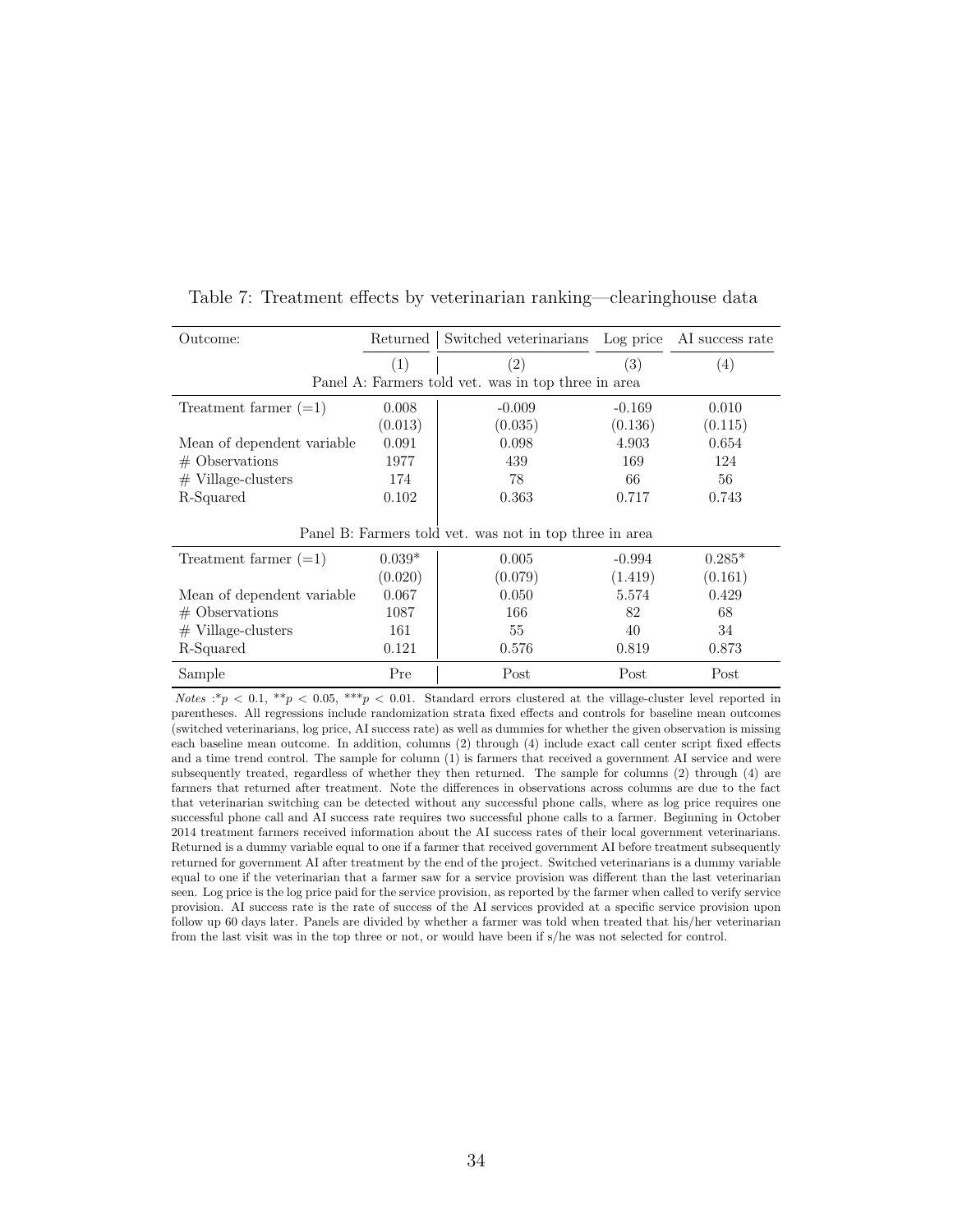

<span id="page-34-0"></span>Figure 6: Treatment effect on farmer expectations—representative survey sample

Notes: The sample is farmers that received AI from a reported veterinarian that could be matched to our clearinghouse veterinarians. Farmer's estimates of vet's average AI success rate reported by farmers in baseline and endline surveys. Vet's actual average AI success rate is from clearinghouse data before October 2014. Beginning in October 2014 treatment farmers received information about the AI success rates of their local government veterinarians.

|                                      | Farmer's estimate of vet's average<br>AI success rate |                      |                  |  |
|--------------------------------------|-------------------------------------------------------|----------------------|------------------|--|
|                                      | (1)                                                   | (2)                  | (3)              |  |
| Vet's actual average AI success rate | 0.001<br>(0.177)                                      | $0.839**$<br>(0.385) | 0.231<br>(0.229) |  |
| $#$ Observations                     | 145                                                   | 66                   | 37               |  |
| $#$ Village-clusters                 | 34                                                    | 21                   | 20               |  |
| R-Squared                            | 0.000                                                 | 0.162                | 0.020            |  |
| Sample                               | Baseline                                              | Endline T            | Endline C        |  |

<span id="page-34-1"></span>Table 8: Change in farmer expectations—representative survey sample

Notes :\* $p < 0.1$ , \*\* $p < 0.05$ , \*\*\* $p < 0.01$ . Standard errors clustered at the villagecluster level reported in parentheses. The sample is farmers that received AI from a reported veterinarian that could be matched to our clearinghouse veterinarians. Farmer's estimates of vet's average AI success rate reported by farmers in baseline and endline surveys. Column (1) limits to baseline responses by eventual treatment and control farmers. Column (2) limits to endline responses by treatment farmers. Column (3) limits to endline responses by control farmers. Vet's actual average AI success rate is from clearinghouse data before October 2014. Beginning in October 2014 treatment farmers received information about the AI success rates of their local government veterinarians. The null hypothesis that the coefficients in columns (2) and (3) are equal is rejected with a p-value of 0.115 from a regression interacting Vet's actual average AI success rate with a treatment indicator in the Endline sample.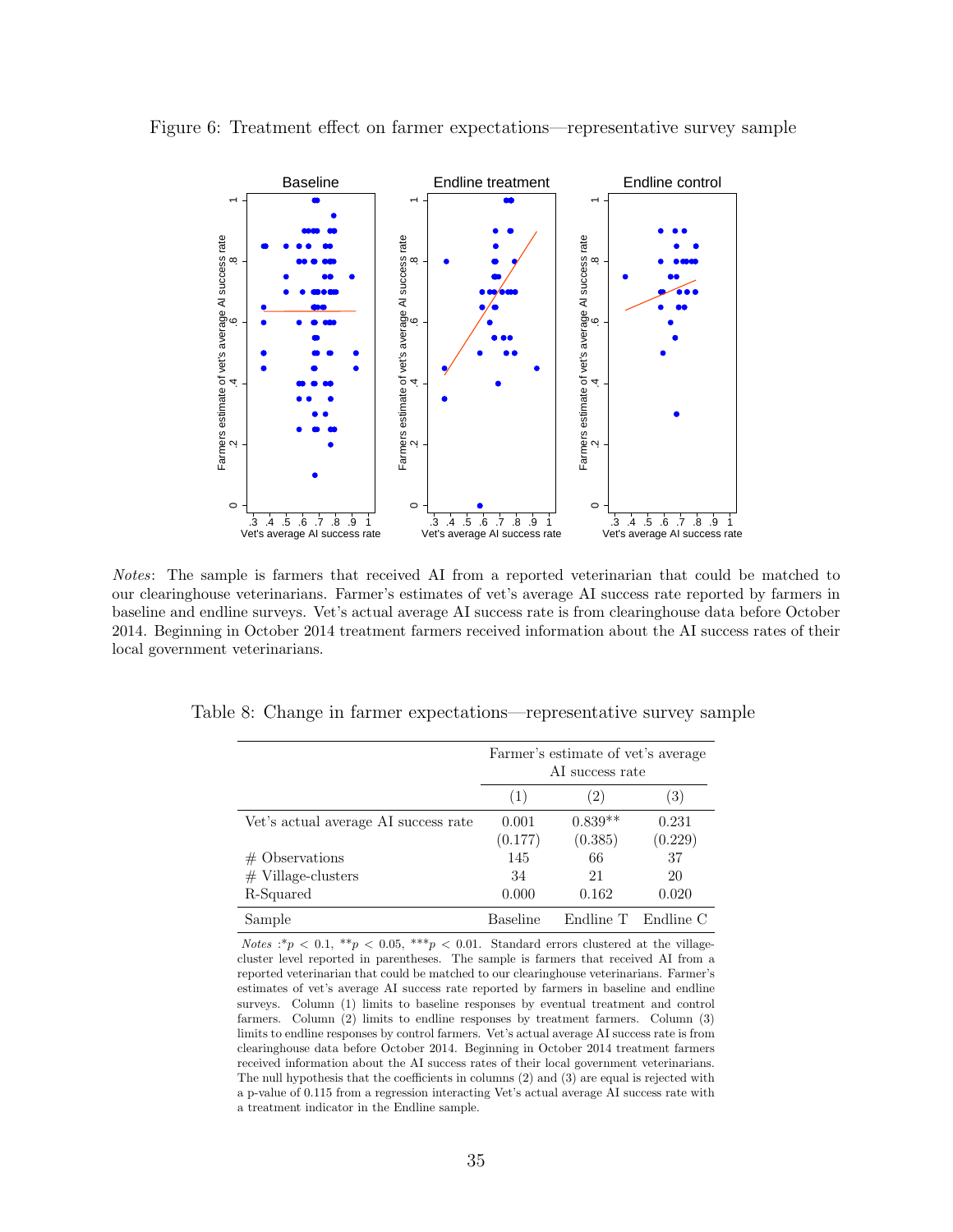| Outcome:                    | Returned | Switched veterinarians Log price AI success rate              |             |          |
|-----------------------------|----------|---------------------------------------------------------------|-------------|----------|
|                             | (1)      | (2)                                                           | (3)         | (4)      |
|                             |          | Panel A: Farmers with above median expected-actual AI success |             |          |
| Treatment farmer $(=1)$     | $-0.083$ | 0.049                                                         | 0.294       | 0.318    |
|                             | (0.135)  | (0.055)                                                       | (0.493)     | (0.412)  |
| Mean of dependent variable  | 0.370    | 0.231                                                         | 5.688       | 0.500    |
| $#$ Observations            | 60       | 29                                                            | 29          | 20       |
| $#$ Village-clusters        | 28       | 12                                                            | 12          | 9        |
| R-Squared                   | 0.536    | 0.589                                                         | 0.738       | 0.514    |
|                             |          | Panel B: Farmers with below median expected-actual AI success |             |          |
| Treatment farmer $(=1)$     | 0.113    | 0.369                                                         | $-1.399***$ | $0.749*$ |
|                             | (0.274)  | (0.329)                                                       | (0.385)     | (0.370)  |
| Mean of dependent variable. | 0.419    | 0.118                                                         | 5.939       | 0.563    |
| $#$ Observations            | 53       | 32                                                            | 28          | 28       |
| $#$ Village-clusters        | 29       | 16                                                            | 14          | 16       |
| R-Squared                   | 0.468    | 0.756                                                         | 0.898       | 0.588    |
| Sample                      | Pre      | Post                                                          | Post        | Post     |

<span id="page-35-0"></span>Table 9: Treatment effects by farmer expectations—representative survey sample

Notes :\*p < 0.1, \*\*p < 0.05, \*\*\*p < 0.01. Standard errors clustered at the village-cluster level reported in parentheses. All regressions include randomization strata fixed effects and controls for baseline mean outcomes (switched veterinarians, log price, AI success rate) as well as dummies for whether the given observation is missing each baseline mean outcome. In addition, columns (2) through (4) include survey wave fixed effects and restricts the sample to those farmers that returned. The sample is limited to post treatment reports of AI service provision from farmers during our endline survey, conducted in June 2015. Returned is a dummy variable equal to one if a farmer that received government AI before treatment subsequently returned for government AI after treatment by the end of the project. Switched veterinarians is a dummy variable coded as one if the veterinarian a farmer saw for a service provision was different than the last veterinarian seen. Log price and AI success rates are recalled by farmers from service provisions two to seven months ago. Panels are divided above and below the median of veterinarian's farmers' estimate of their veterinarian's average AI success rate minus veterinarian's actual average AI success rate from clearinghouse data before October 2014. Positive values in this difference occur when farmers are told their veterinarian is better than they expected' negative values occur when farmers are told their veterinarian is worse than they expected. The median is .012.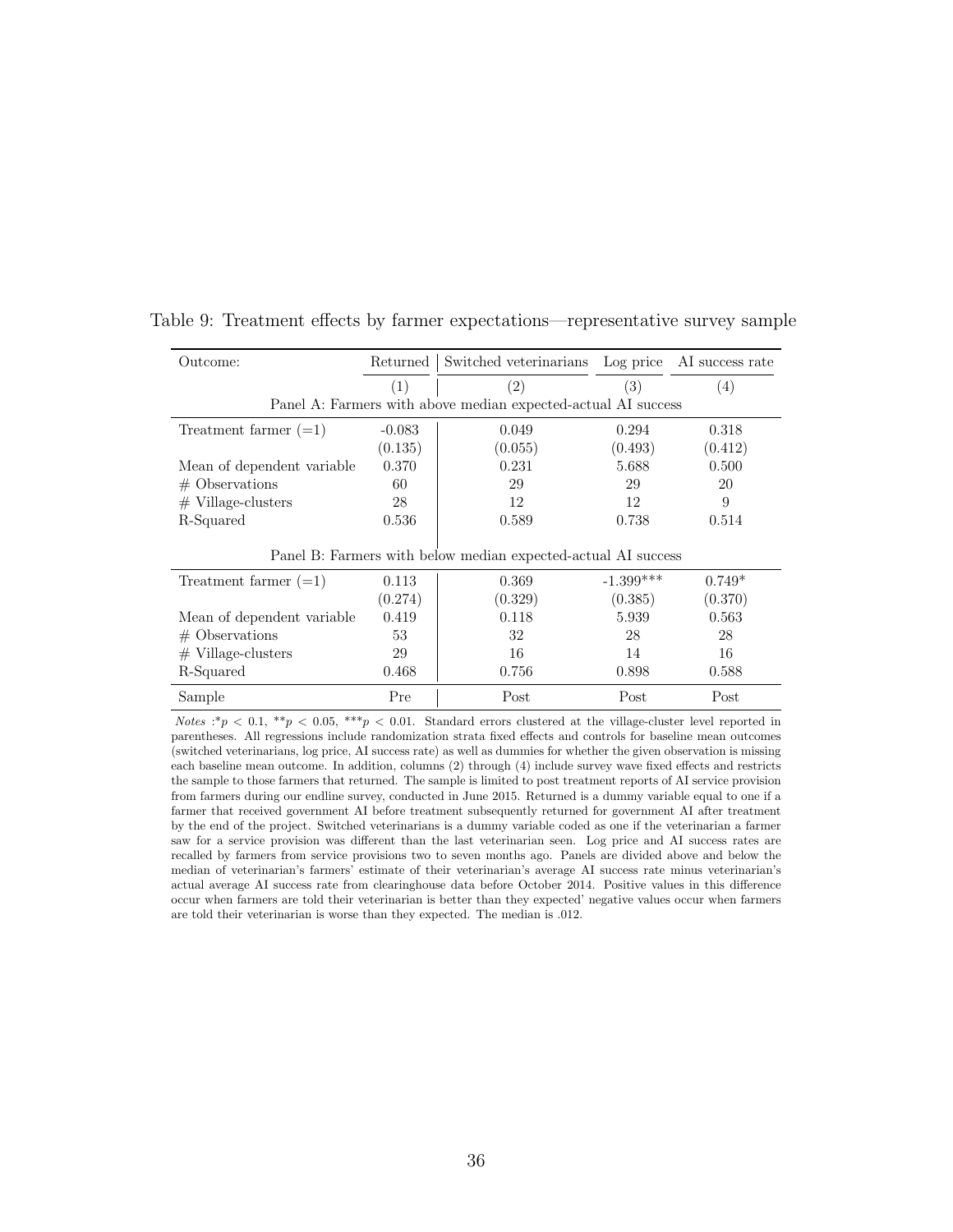## <span id="page-36-0"></span>A Appendix tables and figures



Figure A.1: Representative Survey sample villages

Notes: Sampled villages are dark blue. The sample was stratified by whether or not a government veterinarian center was in the village and on whether the village was a canal colony. It is balanced along the following variables: area, settled area, cultivated area, area of wheat, rice, cotton, sugar cane, pulses, orchards, and vegetables, having a river, distance to the nearest veterinarian center, number of livestock in the village, literacy rates, religion, age, and standard wealth index characteristics. Results available upon request. Within each village, we selected ten households using the well-documented EPI cluster sampling method. In order to be surveyed, households had to report owning at least two livestock (cows and/or buffalo) and having regular access to a cellular phone.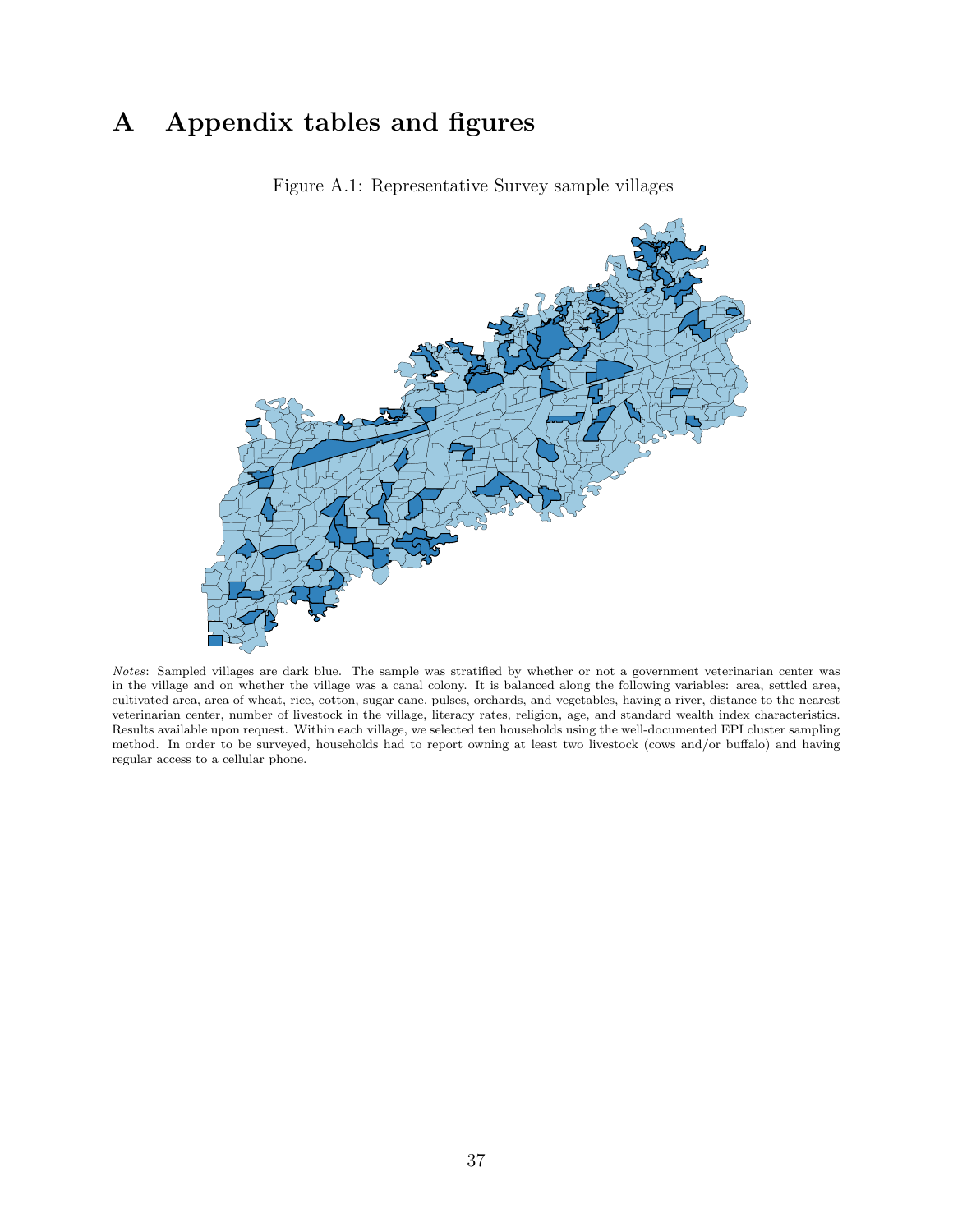|                                                                  | Treatment | Control   | Difference | P-value |
|------------------------------------------------------------------|-----------|-----------|------------|---------|
| Head of household education = None $(=1)$                        | 0.388     | 0.404     | $-0.016$   | 0.814   |
|                                                                  | [0.488]   | [0.492]   | (0.038)    |         |
| A child in the household attends public school $(=1)$            | 0.533     | $0.525\,$ | 0.008      | 0.915   |
|                                                                  | [0.500]   | [0.500]   | (0.038)    |         |
| Household has used govt health services in past two years $(=1)$ | 0.399     | 0.466     | $-0.067$   | 0.045   |
|                                                                  | [0.490]   | [0.500]   | (0.038)    |         |
| Amount of land household owns and rents for livestock            | 1.455     | 1.417     | 0.038      | 0.646   |
|                                                                  | [3.248]   | [2.875]   | (0.273)    |         |
| Household owns the house that they live in $(=1)$                | 0.926     | 0.948     | $-0.021$   | 0.210   |
|                                                                  | [0.261]   | [0.223]   | (0.020)    |         |
| Hours of electricity per day                                     | 10.458    | 10.022    | 0.436      | 0.214   |
|                                                                  | [3.366]   | [3.573]   | (0.276)    |         |
| Household has a cooking stove/range $(=1)$                       | 0.086     | 0.121     | $-0.035$   | 0.119   |
|                                                                  | [0.280]   | [0.326]   | (0.024)    |         |
| Household made less than 100k PKR last year $(=1)$               | 0.320     | 0.301     | 0.019      | 0.349   |
|                                                                  | [0.468]   | [0.460]   | (0.036)    |         |
| Any member of household has hank account $(=1)$                  | 0.235     | 0.275     | $-0.040$   | 0.109   |
|                                                                  | [0.424]   | [0.447]   | (0.034)    |         |
| Believed it was likely that last vote was not secret $(=1)$      | 0.542     | 0.582     | $-0.040$   | 0.396   |
|                                                                  | [0.499]   | [0.494]   | (0.041)    |         |
| Is likely to believe information given by gov't employee $(=1)$  | 0.776     | $0.815\,$ | $-0.039$   | 0.180   |
|                                                                  | [0.417]   | [0.389]   | (0.031)    |         |
| Average number of digits recalled                                | 3.308     | 3.308     | 0.000      | 0.818   |
|                                                                  | [0.992]   | [1.129]   | (0.112)    |         |
| On a scale fo 0-10, how willing are you to take risks?           | 4.345     | 4.715     | $-0.370$   | 0.332   |
|                                                                  | [3.008]   | [6.894]   | (0.503)    |         |
| Agreeableness                                                    | 4.017     | 4.033     | $-0.016$   | 0.756   |
|                                                                  | [0.743]   | [0.702]   | (0.057)    |         |
| Conscientiousness                                                | 4.071     | 4.128     | $-0.057$   | 0.263   |
|                                                                  | [0.627]   | [0.656]   | (0.051)    |         |
| Extroversion                                                     | 4.163     | 4.096     | 0.067      | 0.530   |
|                                                                  | [0.686]   | [0.695]   | (0.056)    |         |
| Neuroticism                                                      | 2.363     | $2.375\,$ | $-0.013$   | 0.761   |
|                                                                  | [0.845]   | [0.854]   | (0.066)    |         |
| Openness                                                         | 3.724     | 3.689     | 0.034      | 0.796   |
|                                                                  | [0.711]   | [0.755]   | (0.057)    |         |

<span id="page-37-0"></span>Table A.1: Treatment balance—representative survey sample, additional covariates

Notes: Standard deviations reported in brackets. Standard errors reported in parentheses. Means and differences are unconditional. P-values are from OLS regressions with randomization strata fixed effects and standard errors clustered at the village-cluster. The sample consists of 190 baseline farmer-level observations across 61 village-clusters. Some regressions have fewer observations due to missing data. All data come from baseline surveys fielded in August and September 2013. This sample of farmers was selected to be geographically representative of Sahiwal and is drawn from 90 different villages. The sample is limited to farmers that report receiving services from a government veterinarian at baseline. Treatment farmers received information about the AI success rates of their local government veterinarians. Treatment calls were conducted in November 2014 and January 2015. Agreeableness, conscientiousness, extroversion, neuroticism, and openness are all measures from the Big 5 Personality Index. These traits are each mean responses to statements that represent the trait on a five point likert scale, in which 1 corresponds to disagree strongly, 2 to disagree a little, 3 to neutral, 4 to agree a little, and 5 to agree strongly. Likert responses are given the same direction (5 always being more agreeable, for example, never less).